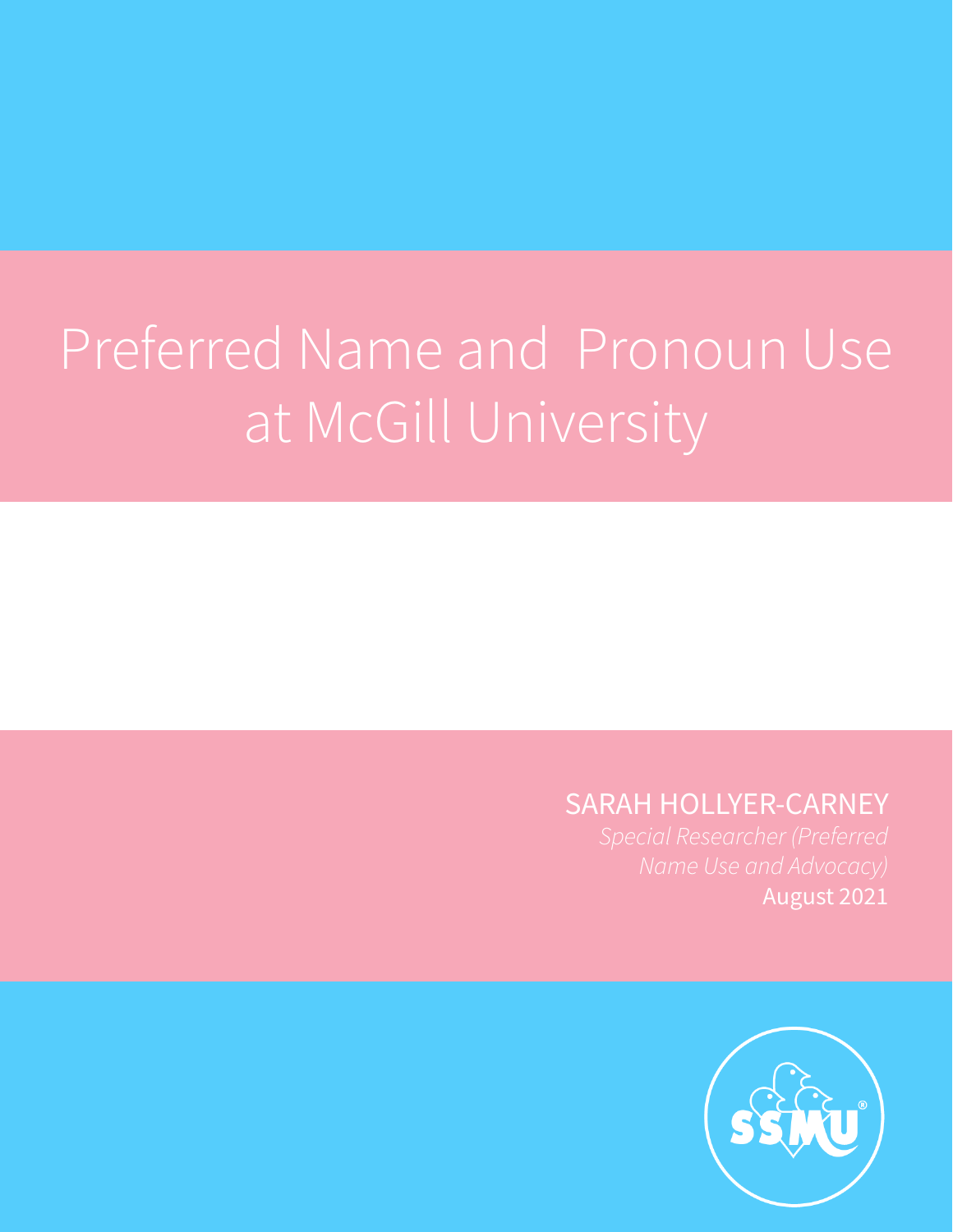### Acknowledgements

I would like first of all to thank everyone who participated in the survey and the interviews —without you, this would not be possible, and it was a privilege to talk to every one of you. Thank you for sharing so many difficult things with me, and I hope this report can do us all justice.

The COVID-19 pandemic and the disruptions it has brought about created a number of logistical challenges that have significantly delayed the publishing of this report. I apologize for these delays, and I thank everyone for their patience and understanding throughout the process of this research.

I would also like to thank the staff I've worked with at Student Records, IT Services and across McGill, for your help in putting this together and for your openness to change. Thank you to the JBSCE Subcommittee on Queer People, and to the SSMU Vice Presidents of University Affairs Madeline Wilson, Brooklyn Frizzle, and Claire Downie for all of your strong and consistent support. Thank you to Adrienne Tessier, Belle Sullivan, Sasha Simmons at QPIRG-McGill and VC Renaud at Queer McGill for your invaluable help in bringing this project to life. Finally, thank you to everyone who couldn't be named in this report, but whose contributions made this work possible at every stage.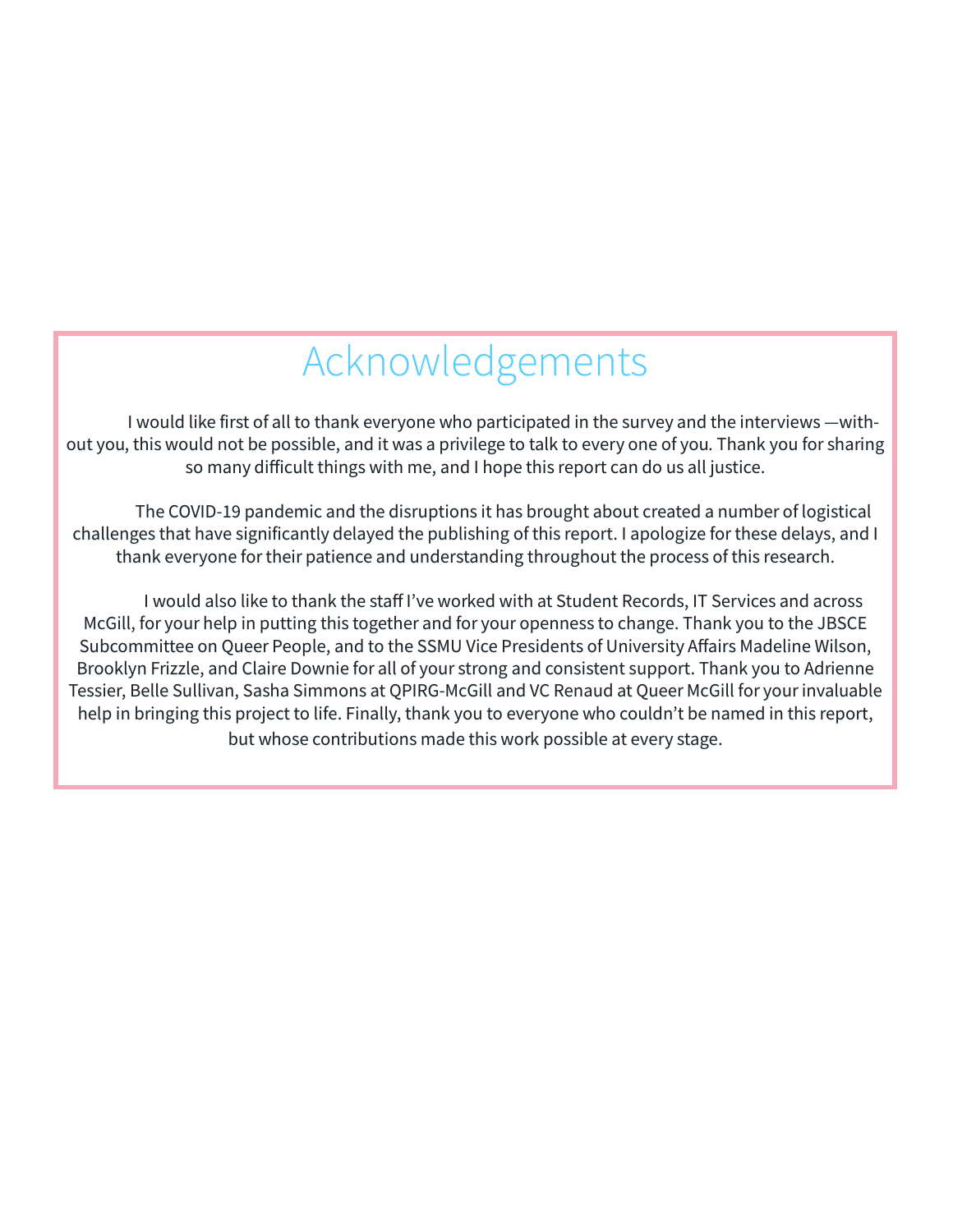### Executive Summary

This report summarizes the findings of a study conducted during the Fall 2019 and Winter 2020 terms, looking into the use of the preferred names of transgender and gender-nonconforming students at McGill. 36 current or recent (graduating or expecting to graduate in the class of 2019 or later) students responded to a survey on their experiences regarding the use of their names in McGill's, documentation, records, IT systems, and in their interactions with faculty and staff. Roughly one third of these respondents were interviewed for further detail on their experiences and the related challenges they have encountered at McGill.

The survey found that 78% of respondents had not undergone a legal change of name, and 42% of respondents did not intend to. 59% of respondents who attempted to register a preferred name or a legal change of name with Student Records were unsuccessful. This is in spite of the fact that 50% of respondents either had attempted or had interest in updating information with Student Records. Further, only 13.9% of respondents had their currently used name displayed across all IT services.

The current "preferred name" option, which allows students to input a name which is not legally recognized for display on some documentation and IT services, was found to be insufficient to meet the needs of trans students. This option is limited both in the scope of what it intends to provide to students, and in the capacity to implement these existing provisions. Requirements for students to use their previously used name to log in to IT services, inconsistent and frequently unsuccessful updating of information in different locations, and the number of locations in which the preferred name is excluded, all severely limit the usefulness of the current system. Respondents found the current preferred name option to be poorly communicated and unclear, with a general consensus on the assumption that an attempt to use this would be unsuccessful. The process of updating documentation following a legal change of name was also found to be insufficient. Respondents similarly found the process unclear and difficult, with poor communication regarding requirements for documentation. Due to combinations of all of these factors, many determined that what was offered was not worth the effort required to attain it.

Beyond the issue of preferred name use, students consistently reported that harassment and discrimination were not uncommon from faculty, senior academic staff, and clinicians at the Student Wellness Hub. Though some reported hostile or difficult interactions with support staff, these were more often attributable to unclear documentation and overwork, and I advise strongly against a punitive approach towards workers in these interactions. Despite this, currently existing frameworks have no power to effectively check the ability of professors, supervisors, members of faculty, and the senior administration at McGill to use their power to harass, discriminate, and take retributive action against the people whose careers depend upon them. This will continue to happen, to trans people and many others, as long as power at McGill is organized in the manner it currently is.

I recommend a broad range of solutions for different offices and departments, largely revolving around a project to rework existing documentation (see section 4). Student Services

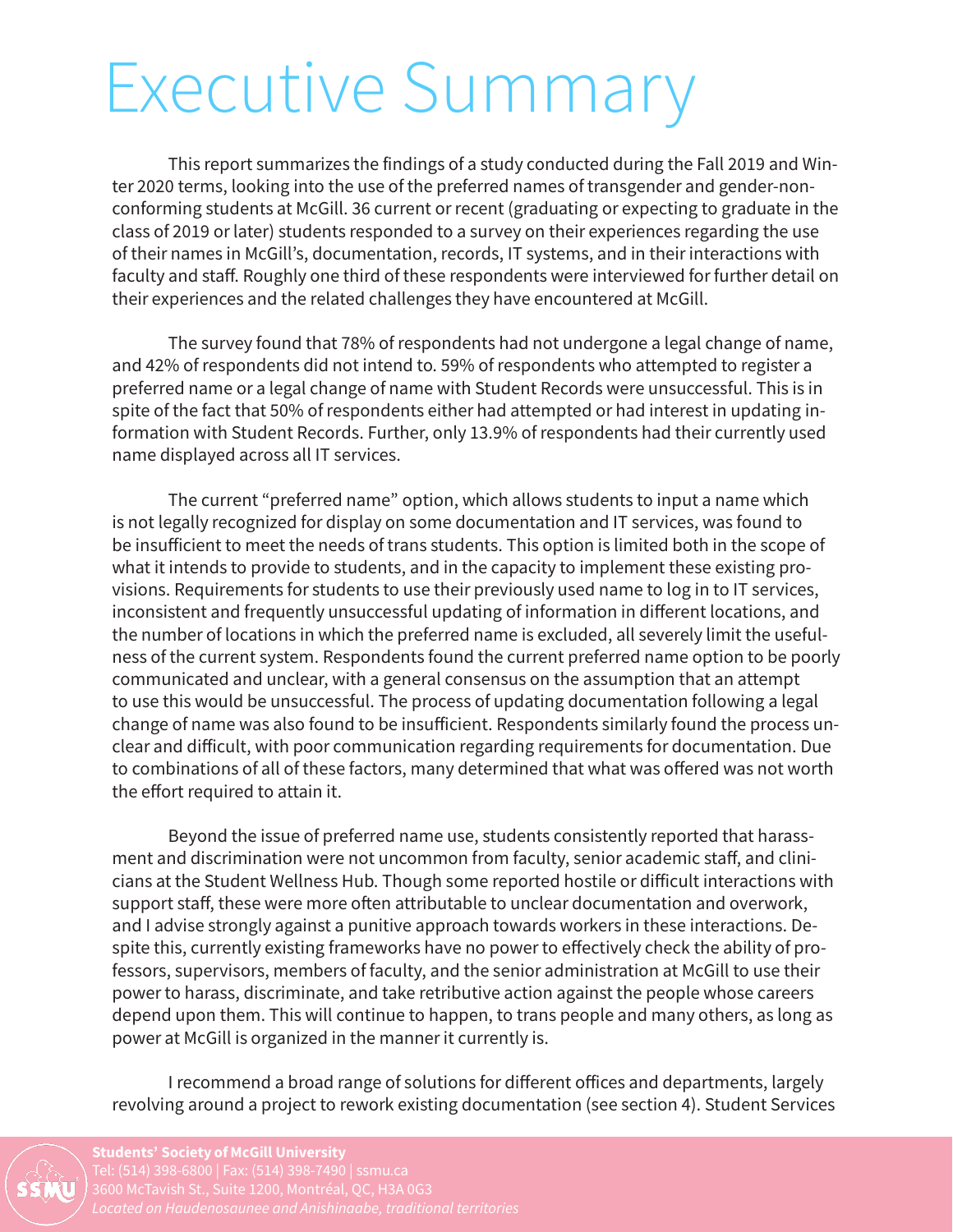and IT must work with the various offices and departments at McGill which hold records of students' names to create a better communicated, more comprehensive, and more consistent process for updating students' names. This project should likely begin with the Student Wellness Hub, and then extend to offices such as International Student Services, Scholarships and Student Aid, and any other relevant student-facing offices at McGill. Students who have not undergone a legal change of name must have easy access to comprehensive accommodation on all official university documentation. The current preferred name system is also used by many students with non-anglophone names, particularly BIPOC students who adopt an anglophone or anglicized name for ease of communication or to avoid discrimination from their professors and peers. I strongly recommend further research be undertaken on what these students need from McGill's record-keeping, and how McGill can better support them overall.

Students' Society of McGill University *Located on Haudenosaunee and Anishinaabe, traditional territories*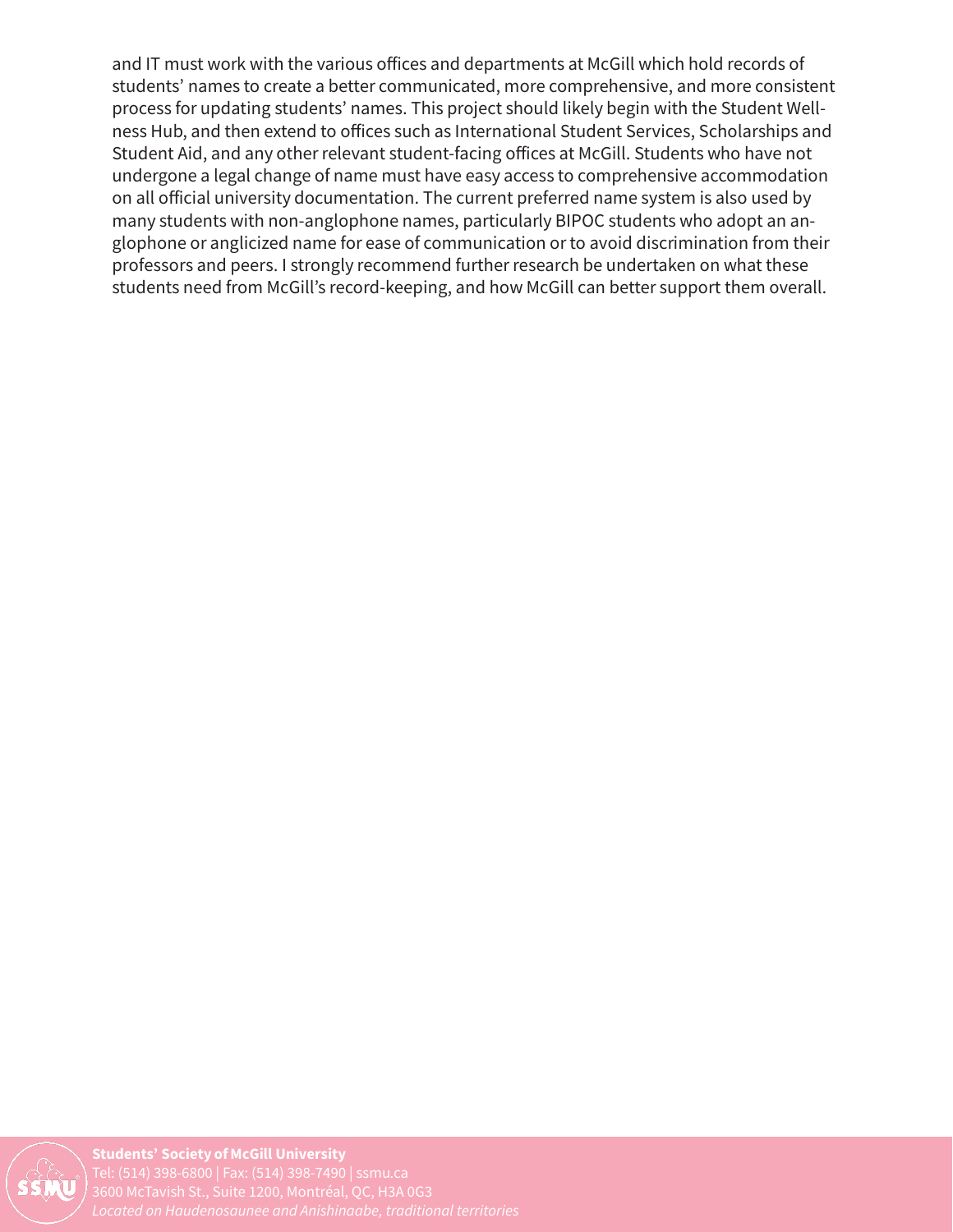### Table of Contents

| 1. Introduction                       | 1              |
|---------------------------------------|----------------|
| 2. Background                         | $\overline{2}$ |
| 2.1. Terminology                      | 2              |
| 2.2. Significance                     | $\overline{2}$ |
| 3. Results                            | 5              |
| 3.1. Current Preferred Name System    | 5              |
| 3.2. IT Services                      | 5              |
| 3.3. Student Records                  | 7              |
| 3.4. Student Wellness Hub             | 8              |
| 3.5 Faculty and Staff                 | 9              |
| 4. Recommended Action                 | 11             |
| 4.1. Guidelines for New Documentation | 11             |
| 4.2. IT Services                      | 11             |
| 4.3. Student Records                  | 12             |
| 4.4. Student Wellness Hub             | 13             |
| 4.5. Faculty and Staff                | 15             |
| 4.6. Campus Advocacy Groups           | 16             |
| 5. Moving Forward                     | 17             |
| <b>Bibliography</b>                   | 19             |
|                                       |                |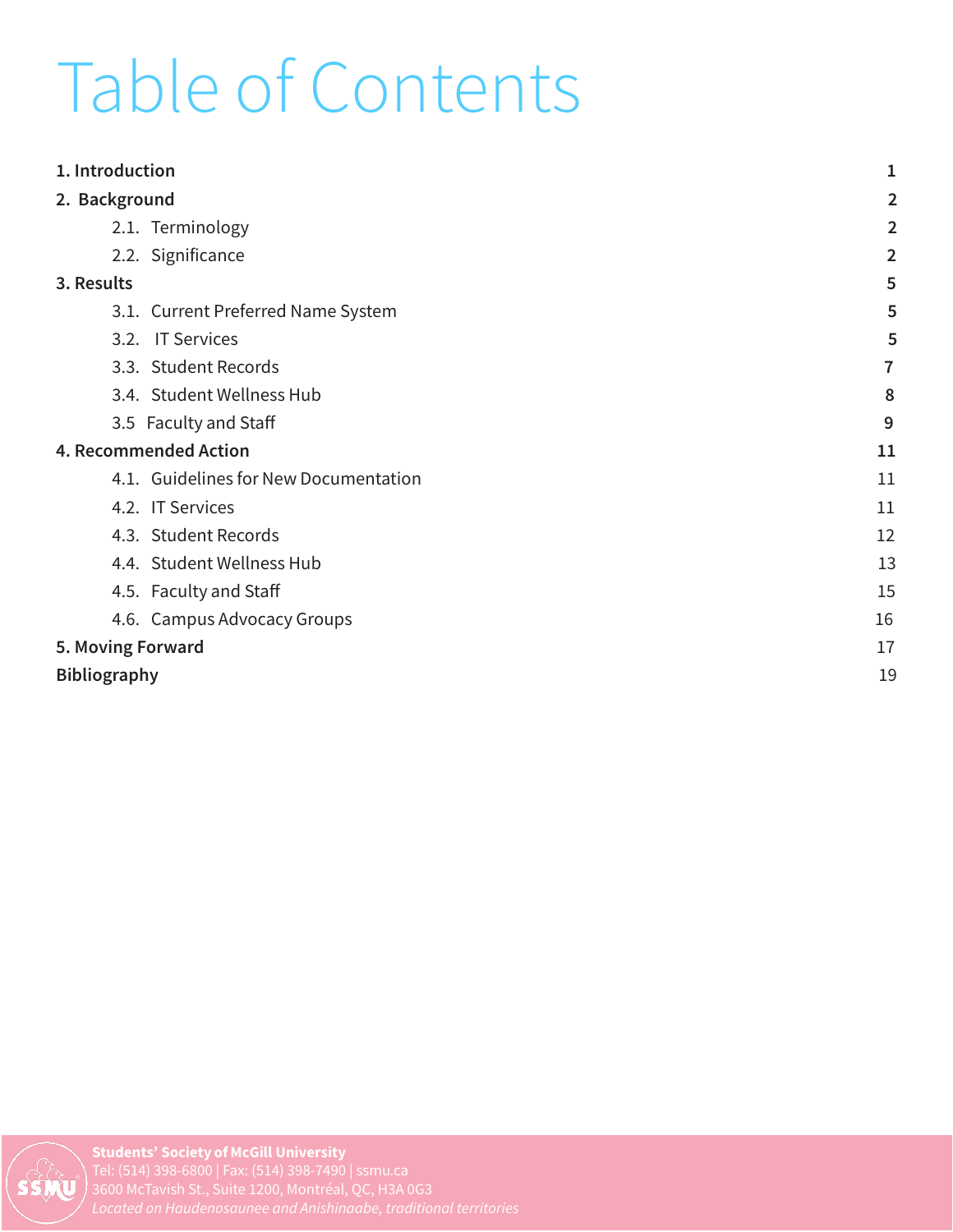### 1. Introduction

McGill University is not, and has not historically been, a welcoming place to many kinds of people. Founded on the profits of slavery, it became an integral part of the Canadian settler colonial project, and remains a largely reactionary institution in both form and function. As McGill takes in massive donations, austerity continues for its student services, financial aid, and any department or organization that is not actively profitable. It limits access to economic opportunities and knowledge production to those who can afford the fee of admission, and the influence of its reactionary culture is felt from the exclusionary and discriminatory policies of its administration to the interpersonal interactions and everyday experiences of the marginalized members of its community.<sup>1</sup>

This report should be considered as an outline for how McGill can take one step towards addressing one of many things that have prevented it from being a fair or equitable place. The changes I am advocating for here are not radical: they are essential, but they are long overdue, and by no means the end of any of these problems. This report has two goals: to provide broader education on Preferred Name Use issues (and trans issues more broadly) at McGill, and to provide actionable goals across various offices and departments to ameliorate these issues.

The background will explain terminology, and then discuss the significance of the failure to recognize trans students' names and pronouns. The method used to collect the survey and interview data is then outlined, and the results will be displayed and discussed. The recommendations will provide specific advice to offices and departments that keep records of students' legal or preferred names, broken down by department. Each department's section begins with an executive summary to clearly outline the steps that need to be taken, followed by a larger discussion of the issues raised by these findings. Finally, I will discuss the many areas that I believe this kind of work can and must be continued.

While this report cannot possibly address the entirety of transphobia at McGill, I hope it can help provide a path towards a safer and more equitable environment for all of us. I have been very encouraged by the openness to change that I have seen among so many people I've spoken to for this project, and I am optimistic that we will see a measure of change where it is possible in spite of the inertia of old systems. I believe that most of what this report addresses is the result of unintentional error. The systems of record-keeping at McGill were designed without an awareness that trans people existed. What we see today is the result of these systems carrying forward unexamined. If these systems are examined, and their limitations resolved, it will be a significant step towards allowing trans people at McGill to attain the dignity and safety that we deserve.

<sup>1</sup> Mignacca, Franca G. "McGill Professor, Students Call on University to Examine School's Links to Slavery." CBC News, July 27, 2020. https://www.cbc.ca/news/canada/montreal/charmaine-nelson-releases-mcgill-report-with-students-1.5664239.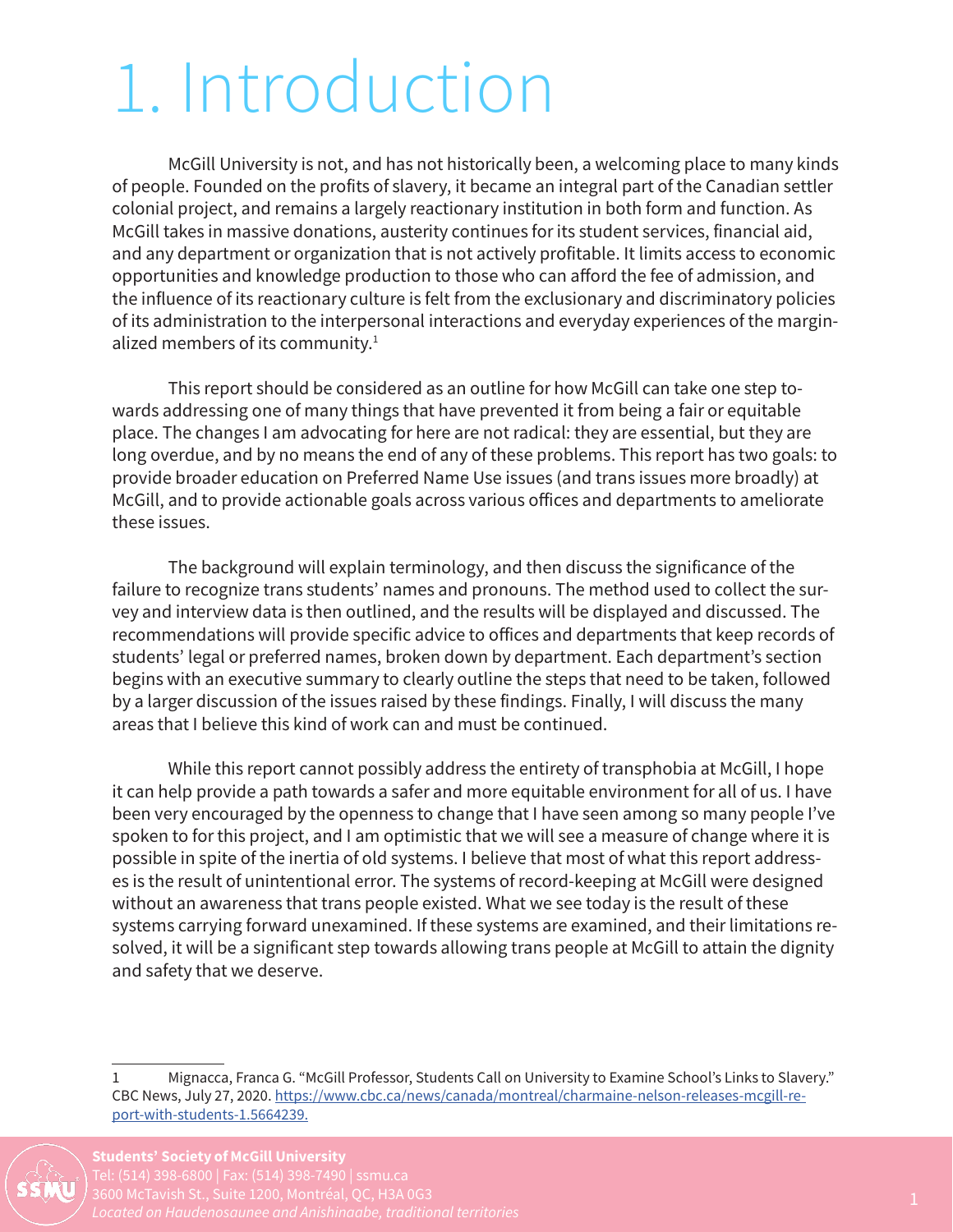# 2. Background

#### *2. 1 Terminology*

Previously Used Name/Currently Used Name — Where current documentation refers to trans students' "preferred" names, this report refers instead to "currently used" names. A name that one has used prior to transition-related changes of name, often referred to as "birth" names, "legal" names, or "deadnames," are referred to as "previously used" names. Trans people are not simply expressing a preference when we ask to be referred to with a particular name or pronouns - we are telling others who we are. This report will refer to "recognizing" trans students' names, and consequently "correcting" or "updating" documentation.

**Trans** – Transgender refers to an individual who identifies with a gender other than the one assigned to them at birth. It is not a categorization that everyone who is non-cisgender<sup>2</sup> identifies with. For ease of explanation in this report, "trans" refers to those who use a different name or pronouns than those assigned to them at birth as an expression of gender. This is not a requirement for one to be trans, nor does it necessarily make an individual trans. Rather, the purpose of this definition is to describe the specific interactions of trans and gender non-conforming students with the systems at McGill described in this report.

Workers/Support Staff — McGill employees working as support staff, in reception, or in any other role that places them in interactions with trans students but who do not hold power over these students, are referred to here as workers. This is, again, not an exhaustive or exclusive definition, but a conscious choice to highlight the dynamics of power in students' interactions with staff. This is not to imply that teaching assistants, course lecturers, instructors, advisors, and in many cases professors, are not workers, or are not exploited. This is to emphasize

that different staff members hold different positions within the hierarchy of power at McGill, and that these positions shape the nature and significance of their interactions with trans students.

#### *2.2 Significance of Preferred Name Use*

There is a tendency across the political spectrum to dismiss issues like this as minor cultural debates. I argue that this is not the case. There are many different forms and degrees of harm, and pointing to one does mean ignoring the others. The improper use of our names is a small part of transphobia, which is itself a small part of the systems of oppression that exist in our society, but it is also a regular source of pain and exclusion that has deep meaning and repercussions.

In the move to online classes in response to the COVID-19 pandemic, the names that are displayed for each student are more relevant than they have ever been. Students now often have no ability to correct the people they interact with on an incorrectly documented name or pronouns, and McGill's vague gestures on the "future of learning" certainly seem to suggest that online learning will continue to play a significant role at this university. The way students' names are documented will continue to play a larger and larger role in how they are perceived as long as these trends continue.

There are two main forms of harm that result from the failure to recognize trans students' names. I distinguish between them to provide a better understanding of the scope of these issues, but I do not mean to suggest that either is more or less important than the other. The first form places trans students in threat of immediate material danger through a failure to protect their privacy: if a student's old name or pronouns are revealed to a professor, advisor, fellow student, or anyone else with whom they do not wish

<sup>2</sup> Cisgender refers to individuals who identify with the gender assigned to them at birth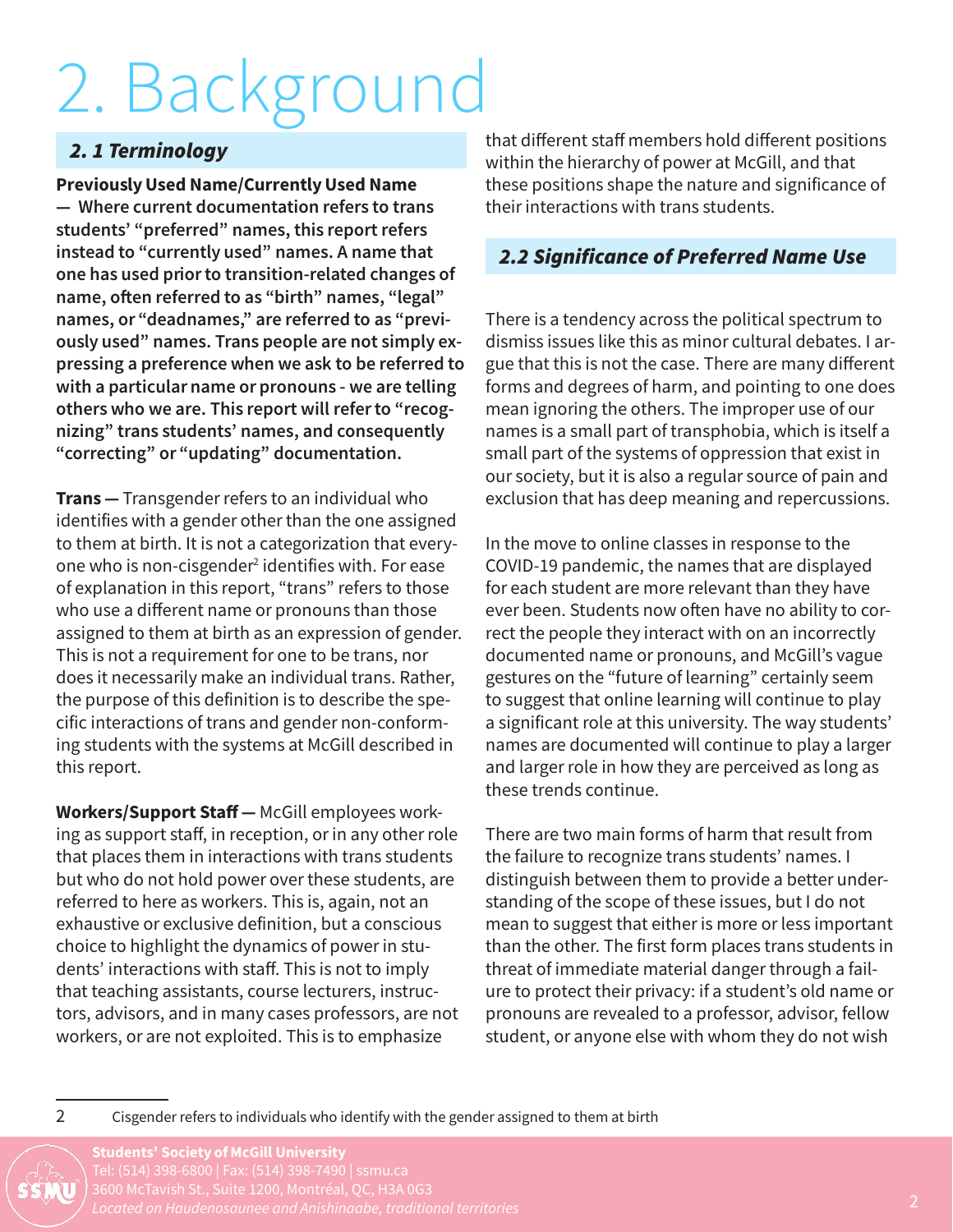to share these things, they are put at greater risk of harassment, punitive use of power or authority, and violence. The ability to choose when or when not to disclose our transness, aside from representing a basic level of privacy that everyone deserves, is often a critical tool for trans people to safely navigate hostile environments of the sort that we often encounter at McGill.

The second type of harm lies in the psychological impacts of the disclosure of our previously used names or pronouns. On an individual level, regularly seeing this basic act of misrecognition can often produce dysphoria and anxiety, and worsen mental health overall. Numerous studies have demonstrated that, particularly for young trans people in the context of education, the recognition of preferred names and pronouns leads to vastly improved mental health outcomes and vastly decreased rates of suicidal ideation and behaviour.

In a 2016 survey on the mental health of transgender youth in British Columbia, Veale et al. compare mental health outcomes between transgender youth and the general population, finding a striking disparity that included 65% of respondents reporting suicidal ideation within the previous year compared to 13% in the general youth population.<sup>3</sup> In a 2018 study published in the Journal of Adolescent Health, Russel et al. examine a sample of 129 transgender youth in the United States. They find sharply reduced negative mental health outcomes (depression, suicidal ideation and behaviour) among participants who were able to receive recognition of their currently used names in their everyday contexts, notably at school.4 The 2019 report on LGBTQ2 Health Policy for Canadian Post Secondary Students submitted to the House of Commons from the Canadian Centre for Sexual and Gender Diversity emphasizes that "gender-inclusive demographic options on institutional records and forms can encourage trans students' academic development and belonging by reducing daily stressors," and that "enabling students the opportunity to easily change their name and gender on official and unofficial school documents" significantly betters trans students' academic development.<sup>5</sup>

Beyond the individual level, these instances of harm reaffirm the collective understanding that McGill's trans community holds regarding this university and our place within it. One thing that almost every participant expressed was a sense that those in charge of this university fundamentally did not care about them, or about the trans community that exists here, and I cannot say that I disagree. McGill neglects many people in its community, and this sense of neglect is certainly not unique to trans students. What is unique in the issue of preferred name use, as many participants pointed out, was how simple of a failure this is. A university cannot end transphobia overnight, but it is frustrating for all of us to see such regular failure on something that should be so easy to provide.

I should hope that the presence of harm is enough to justify a call to action, but this harm has repercussions beyond the wellbeing of the trans community that exists at McGill. A university such as this represents for many the opportunity for class mobility, or at least the opportunity to pursue the kind of work that they find meaningful. When McGill excludes a certain group, particularly a marginalized group that experiences high rates of poverty, it forecloses these possibilities in people's lives.

I believe that there is, as I will outline in this report, a straightforward path that is available to McGill to provide this respect to its trans students. This will

<sup>5</sup> Woodford, M. R., Coulombe, S., Schwabe, N., and the Canadian Centre for Gender and Sexual Diversity. (2019, May 2). LGBTQ2 Health Policy: Addressing the Needs of LGBTQ2 Post- Secondary Students. Brief submitted to The House of Commons Standing Committee on Health, Government of Canada.



<sup>3</sup> Jaimie F. Veale et al., "Mental Health Disparities Among Canadian Transgender Youth." Journal of Adolescent Health 60, no. 1 (January 1, 2017): 44–49. https://doi.org/10.1016/j.jadohealth.2016.09.014.

<sup>4</sup> Stephen T. Russell et al., "Chosen Name Use Is Linked to Reduced Depressive Symptoms, Suicidal Ideation, and Suicidal Behavior Among Transgender Youth," Journal of Adolescent Health 63, no. 4 (October 1, 2018): 503–5, https://doi.org/10.1016/j. jadohealth.2018.02.003;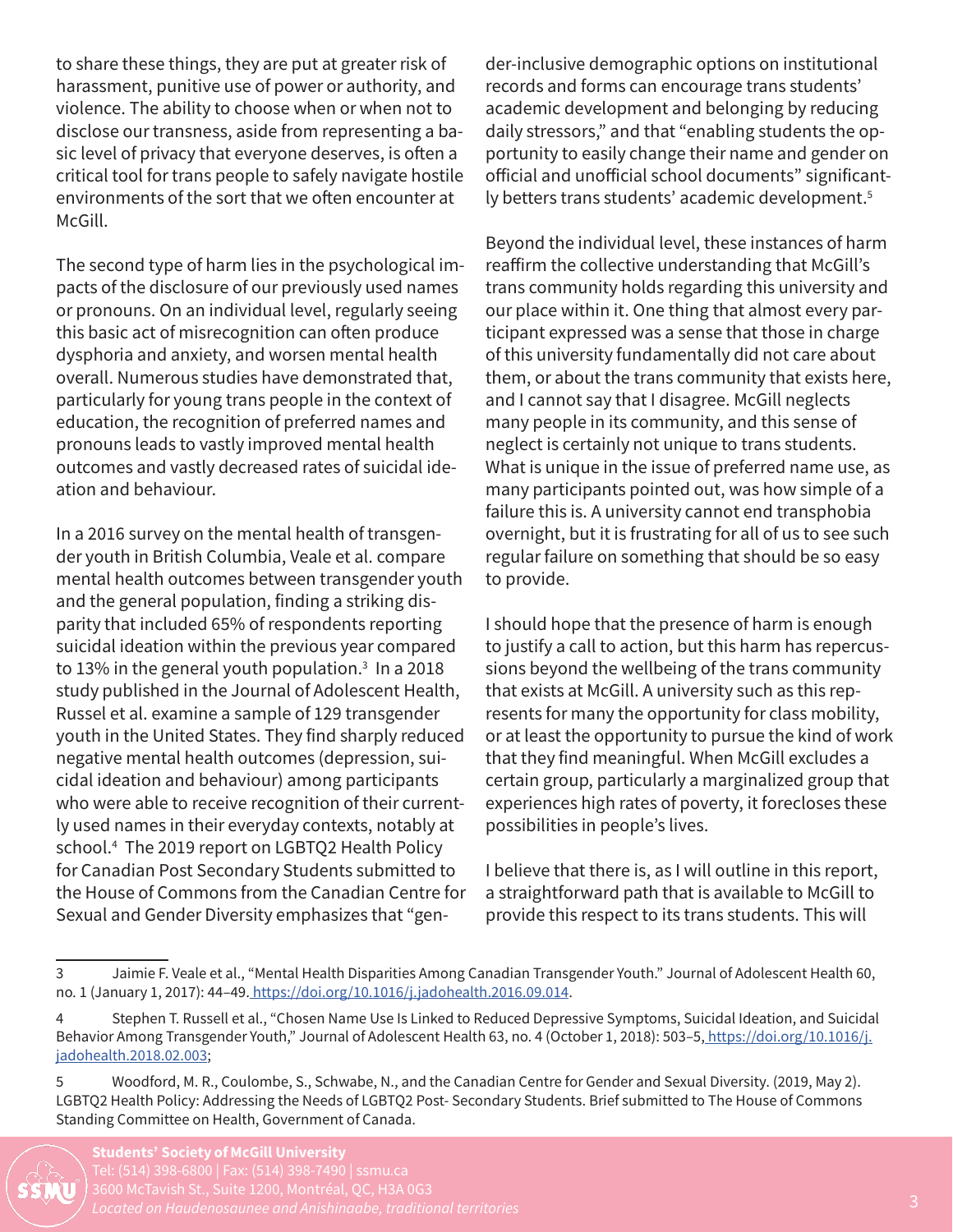not end prejudice, discrimination, and harassment, and I encourage anyone taking this report to heart to view this as a first step that is essential, but that has come far too late.

Students' Society of McGill University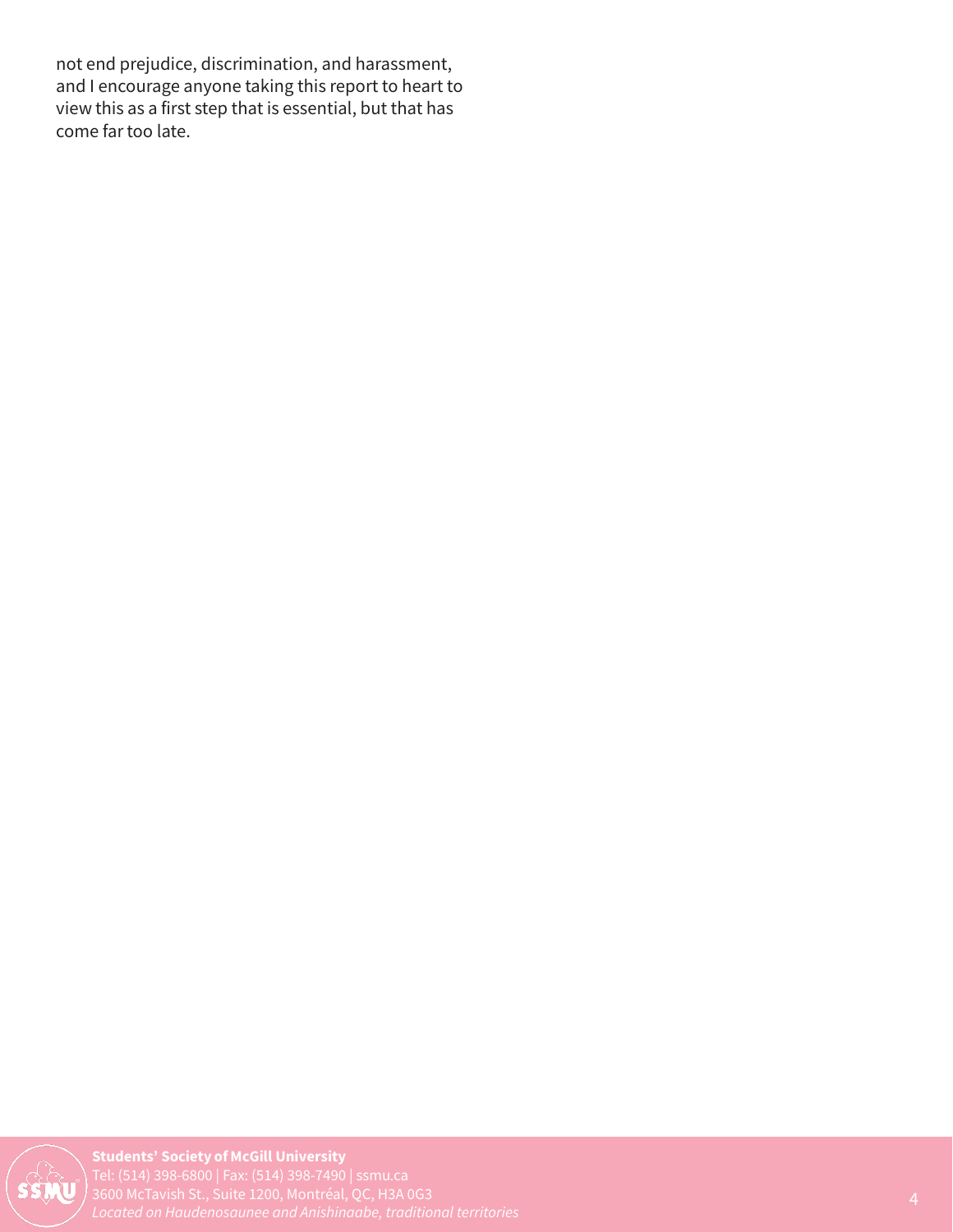### 3. Results

The results included here are from a survey and interviews conducted during the Fall 2019 and Winter 2020 terms. 36 current or recent (graduating or expecting to graduate in the Class of 2019 or later) McGill students who identified as transgender or gender non-conforming responded to the survey with their experiences. Approximately one third of these respondents were interviewed for further information, and to discuss the issues they had faced at McGill more broadly.

It should be emphasized that this data is not scientific, and neither are the conclusions of this report. I am confident that the experiences reported by the sample used for this study are broadly representative of the experiences of the trans community at McGill, but this data should not be viewed as empirical. Data was collected prior to the COVID-19 pandemic, and the shift toward online learning that followed fell outside the scope of data collection.

I have provided below the quantitative data collected in the survey. In the interest of protecting respondents' privacy, I summarize written-in answers to survey questions and the findings of my interviews. Individual documented cases have been shared with relevant departments as permitted by the students involved, but are not included here for public viewing. 6

#### *3.1 Current "Preferred Name" System*

The current preferred name system allows students to select a name other than their legal name to be displayed online and in some documentation. In practice, under the current system, students using the preferred name option are not permitted to use their current name when receiving most documentation, using most IT systems, in class lists, or many other critical places that names are presented to

staff and students. Documentation is inconsistently updated, often disclosing students' previously used names without their permission or knowledge. When it is updated, it is often difficult for support staff and administrators to determine which name to use in interactions with students, and which places they should use which name in documentation. All of this creates a second class of acknowledgement, where students can only be properly recognized by those around them if they were able to receive recognition from a government that intentionally prevents many of us from doing so.

#### *3.2 IT Services*

The vast majority of respondents and interview participants reported that their previously used names appeared in one or more places across McGill's IT services (figure 3.1).





*Figure 3.1 — Does your previously used name (including initials) or previously used pronouns appear anywhere in your profiles or usernames on your McGill email, myCourses or Minerva (or any other service of this nature)? Please select any/all that apply.* The majority had received emails with their previ-

<sup>6</sup> If your department or office requires examples of specific individual cases, I cannot guarantee that a participant will give permission to share their information with you, but you can contact me through SSMU University Affairs and I can pass along your request to participants in this study.

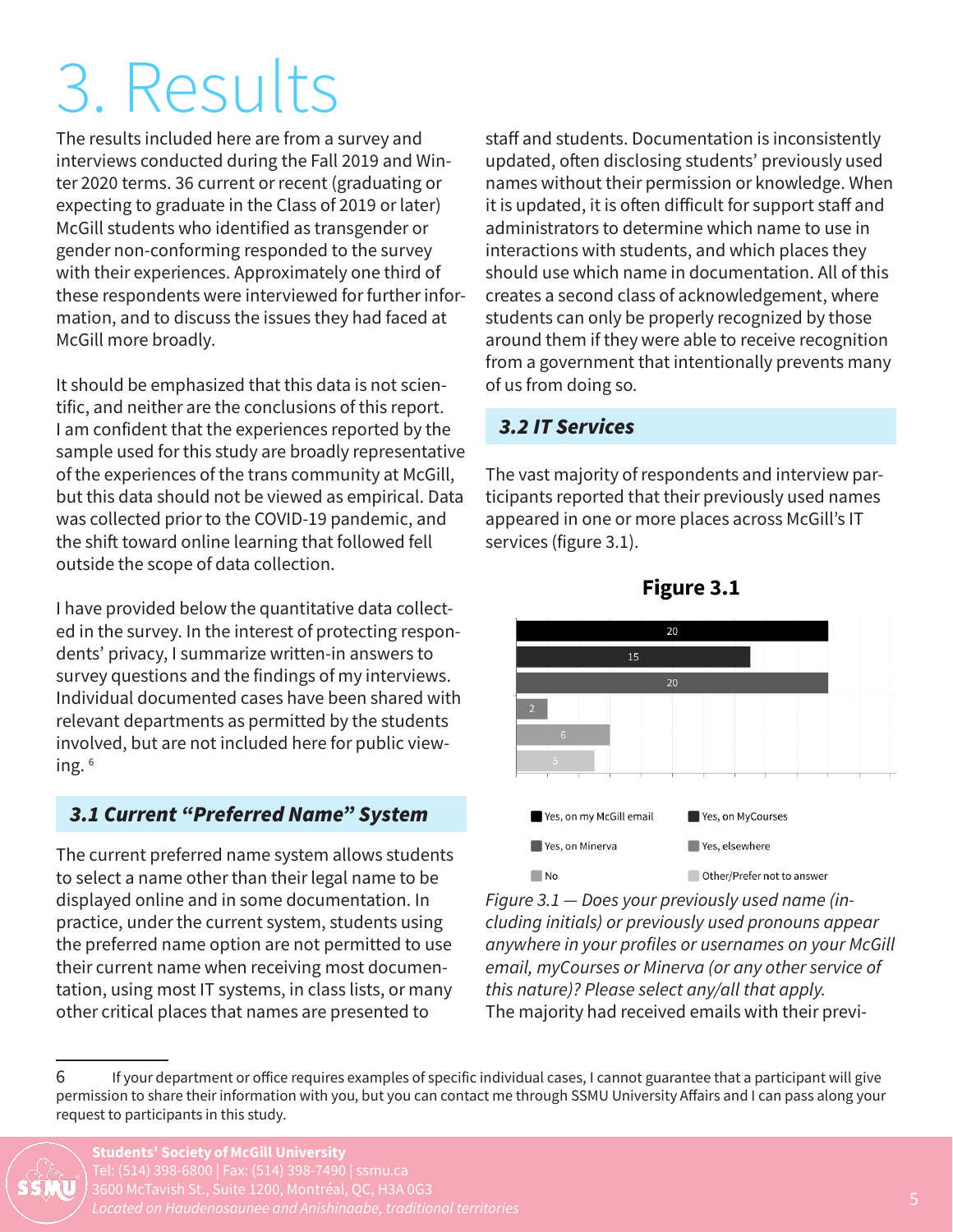ously used names, and had their previously used names displayed across various services seemingly at random (figure 3.2).



Figure 3.2

*Figure 3.2 — Have you received emails from any McGill offices or organizations which used your previously used name or previously used pronoun*

Figure 3.3



*Figure 3.3 — Student Experience of Contacting IT for Name Change*

Despite this, most had not contacted IT to remedy these issues (figure 3.3). Those who shared a reason for not contacting IT reported generally that they had little faith that the process would be successful or that they did not know how (figure 3.4).





| $\blacksquare$ Heard from others that they would be unsuccessful | 2 |
|------------------------------------------------------------------|---|
| Did not know about/confused about process                        | 2 |
| No reason given                                                  |   |
| Afraid current system would expose them to<br>stigma/judgement   |   |
| Figure 3.4 – Reasons given for not contacting IT                 |   |

These are miscellaneous observations and reports from participants on specific issues. This is not an exhaustive list, and should be viewed in combination with the specific case studies provided.

- Students who have set up a preferred name are still required to log in to with previously used names
- No option is available for single letter names
- Student Records and IT name change processes are separate; some students who update with Student Records see changes in IT systems (orvice versa), but many do not
- After contacting IT, students' emails were updated but no other changes were seen (including previously used names in McGill login, attendance sheets, class lists etc.)

Students' Society of McGill University 3600 McTavish St., Suite 1200, Montréal, QC, H3A 0G3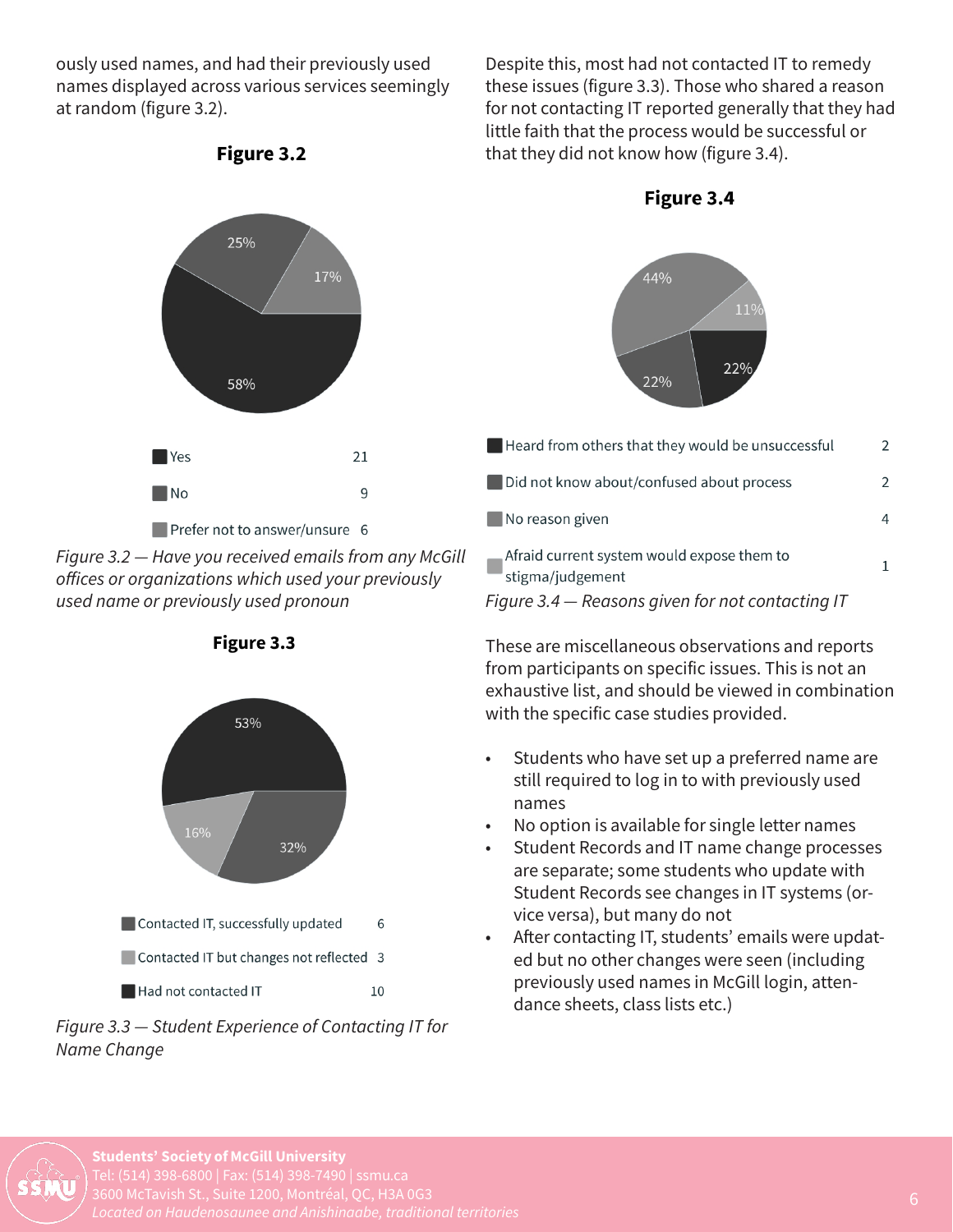- $\cdot$  Skype<sup>7</sup> name left as previously used name after updating information
- Names displayed on myCourses reverts back to previously used names seemingly at random
- Email lists from various organizations and offices (particularly student services and alumni communications) regularly used previously used names long after they had been updated

The sample cases provided should be a better guide than the individual problems I've identified here, and ultimately I can only speak to how trans students experience these systems, but not to the systems themselves. These should provide an idea of where these issues are found and what needs to be different.

#### *3.3 Student Records*

50%

 $\blacksquare$ No

 $\blacksquare$  Yes

Students reported broadly that the existing preferred name system and the system for updating a student's legal records were insufficient, difficult to access, and fail to accommodate trans students. Only half of the respondents had interest in (or had already completed) an update of their name with Student Records under the current system (figure 3.5).<br>**Figure 3.5** 

19%

31%

 $11$ 

18

Respondents offered several explanations for this. Firstly, over half of respondents who had attempted to update their information were unsuccessful (figure 3.6). Another is the degree of accommodation provided by the preferred name option, the only option available to the 78% of respondents who had not undergone a legal change of name (figure 3.7).

Figure 3.6





*Figure 3.6 — Of those who have attempted (17) to update name or pronouns with the Registrar's office, were you successful?*





*Name or Pronouns?*



 $\blacksquare$  Prefer not to answer/unsure 7 *Figure 3.5 — Have you attempted, or are you interested in updating information with Student Records?*

<sup>7</sup> Skype has, obviously, been phased out, but I wanted to flag this as a potential problem with Microsoft accounts or with other systems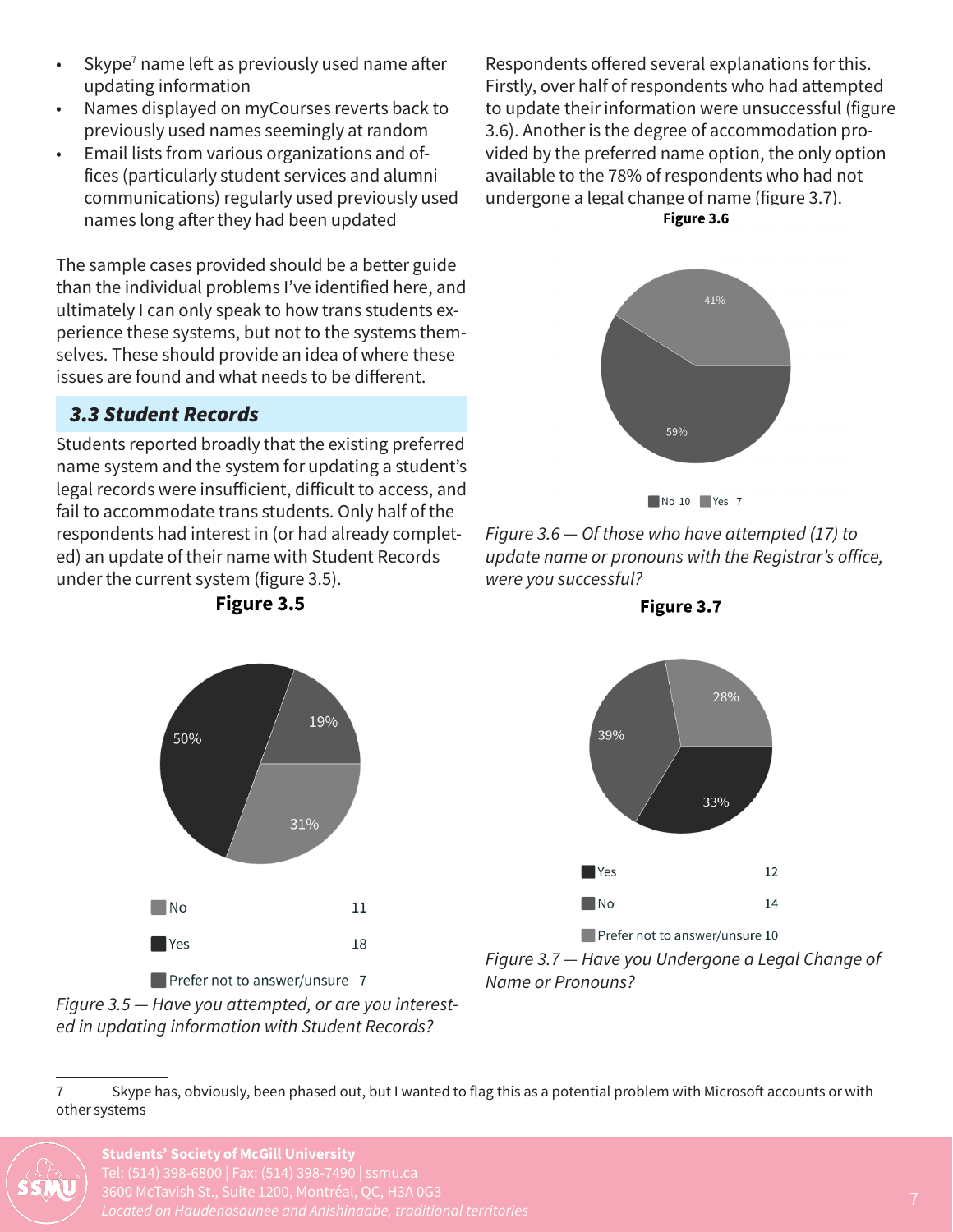As discussed in section 3.1, there are numerous limitations to the current preferred name system that prevent it from adequately serving the needs of the trans community at McGill. These are the responses that I collected from my interviews on their experiences with Student Records and the process of updating their names:

- Lack of clarity
	- Most students, in interviews, expressed that the existing process for adding a preferred name or updating a legal name is not easy to locate or understand. This was true both for those who had and had not attempted the process
	- The process for reporting issues with the display of names was not apparent to most students
	- Students who reached out to Service Point or other help desks were often directed to legal legal services, or other offices aside from Student Records
- Barriers to accessing legal changes of name
	- Students have been asked to provide varying types and amounts of documentation in order to receive recognition of a name change
		- E.g. One student was asked to provide as many as five pieces of identification, despite these documents not being officially required by McGill
	- Many students spoke to the logistical and financial barriers to acquiring an official legal name change in most places, including Quebec
		- The process of a legal name change is long, complicated, expensive, and in many cases impossible depending on the documentation that one possesses
		- Because of these things, many trans students are unable to receive a fully recognized name change in the current system at McGill
		- Further, those who are unable to attain a legal change of name are often unable to do so because of economic limitations, limited access to government documentation, or difficult home or family relationships, among many other factors that

render them highly precarious and vulnerable to harassment and violence.

#### *3.4 Student Wellness Hub*

The Student Wellness Hub is one of the primary places at McGill where records are kept on students, and it is a place where trans people very regularly have negative experiences. The Wellness Hub used previously used names or pronouns in correspondence with one third of respondents (figure 3.8), and in just under half of respondents' interactions with staff (figure 3.9). The issues at the Wellness Hub are primarily related to the way that documentation is handled, and the way that trans people are treated in interactions with Hub staff.



Figure 3.7

Prefer not to answer/unsure 10

*Figure 3.8 — Have you received correspondence (emails, phone calls, test results, etc.) from the Student Wellness Hub using your previously used name or pronouns?*

Students' Society of McGill University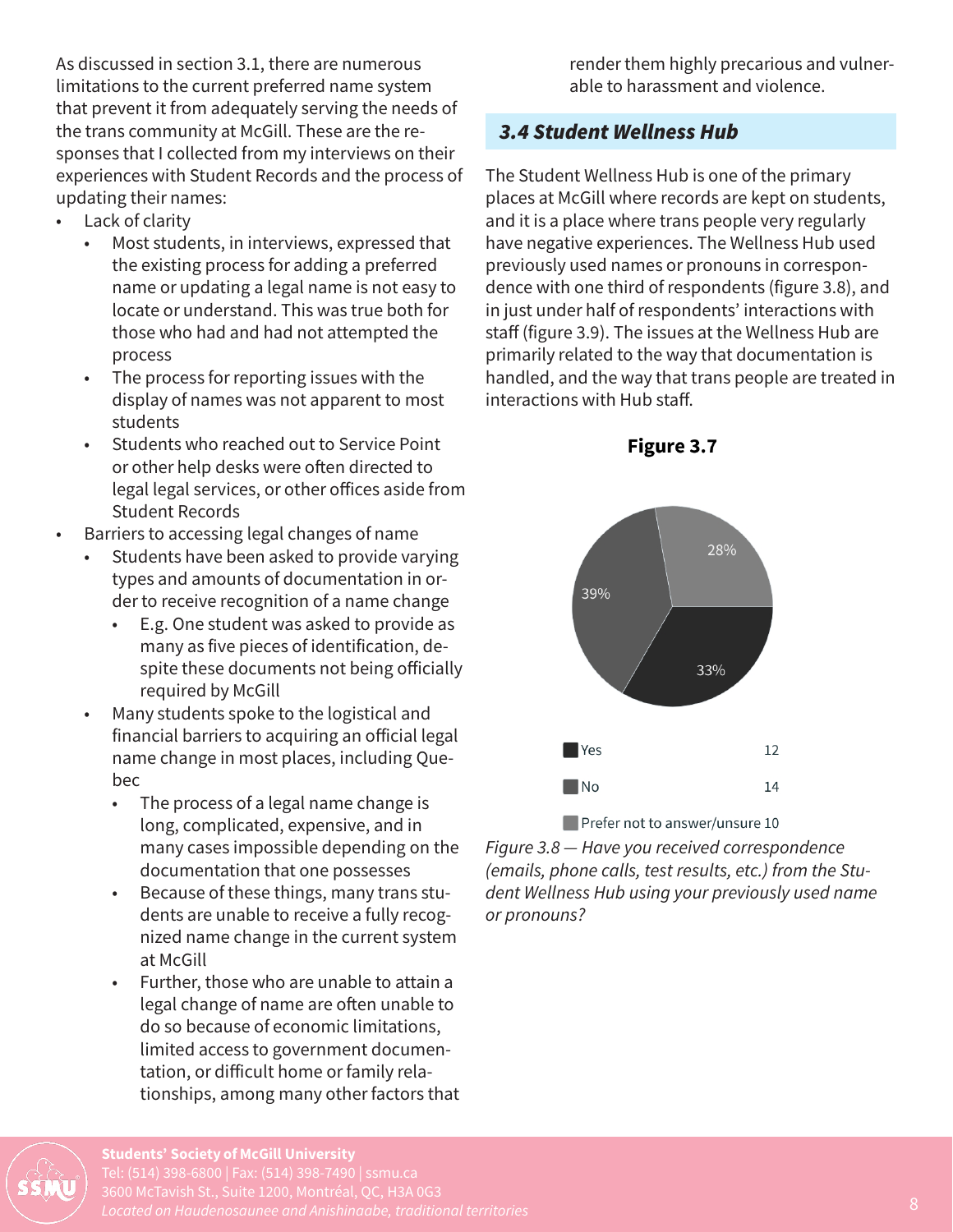



*Figure 3.9 — Have you been addressed/referred to by a doctor, nurse, or other staff member at the Wellness Hub with your previously used name or pronouns?* These are my findings in both of these areas:

#### *3.4a — Documentation and record keeping*

- Reception staff are often presented with documentation containing incomplete, unclear, or incorrect information regarding a student's name and gender
	- E.g. Showing a student's previously used name, or showing "previously used name (new name)" with no explanation given
	- A lack of clarity combined with overwork means that misgendering/use of incorrect names is often inevitable in interactions with reception staff
- Trans students have no control over when their trans status is disclosed
	- Documentation that uses the previously used name or both names together discloses to a clinician or support staff member that a student is trans
	- In most situations, trans students will disclose their trans status to their doctors, and it is not necessary for documentation to proactively disclose this in most cases

#### *3.4b — Clinical interactions*

Based on confidential conversations with study respondents, I can conclusively say that transphobic harassment and discrimination are extremely prevalent among the Wellness Hub's clinical staff. This can include doctors, nurses, counsellors, case workers, and anyone who holds power over patients and their treatment. Generally, respondents reported that staff members withhold treatment or information from trans patients, demand answers to inappropriate and invasive questions, decide that a patient is either lying or incorrect about their own symptoms or health, or any number of smaller things that a patient has no power to stop. From my conversations with students, I can confirm that these things are very much present at the Student Wellness Hub in a way that has managed to surprise a population of people already accustomed to medical discrimination in the rest of the world.

#### *3.5 Faculty and Staff*

Though a number of students reported that they had had negative interactions with reception or support staff, most students also reported that they rarely found these interactions to carry intentional malice. Instead, most respondents pointed to how clearly overworked most of these staff members are, and broader ignorance of trans issues in society.

Over half of respondents had been addressed by faculty or academic staff with their previously used name or pronouns, and that the staff or faculty member in questions knew the student's preferred name or pronouns in around half of these cases (figure 3.10, figure 3.11). What follows is a broad discussion the experiences that trans students have with these individuals, in reference to the way that power is structured and distributed at this university.

Students' Society of McGill University 3600 McTavish St., Suite 1200, Montréal, QC, H3A 0G3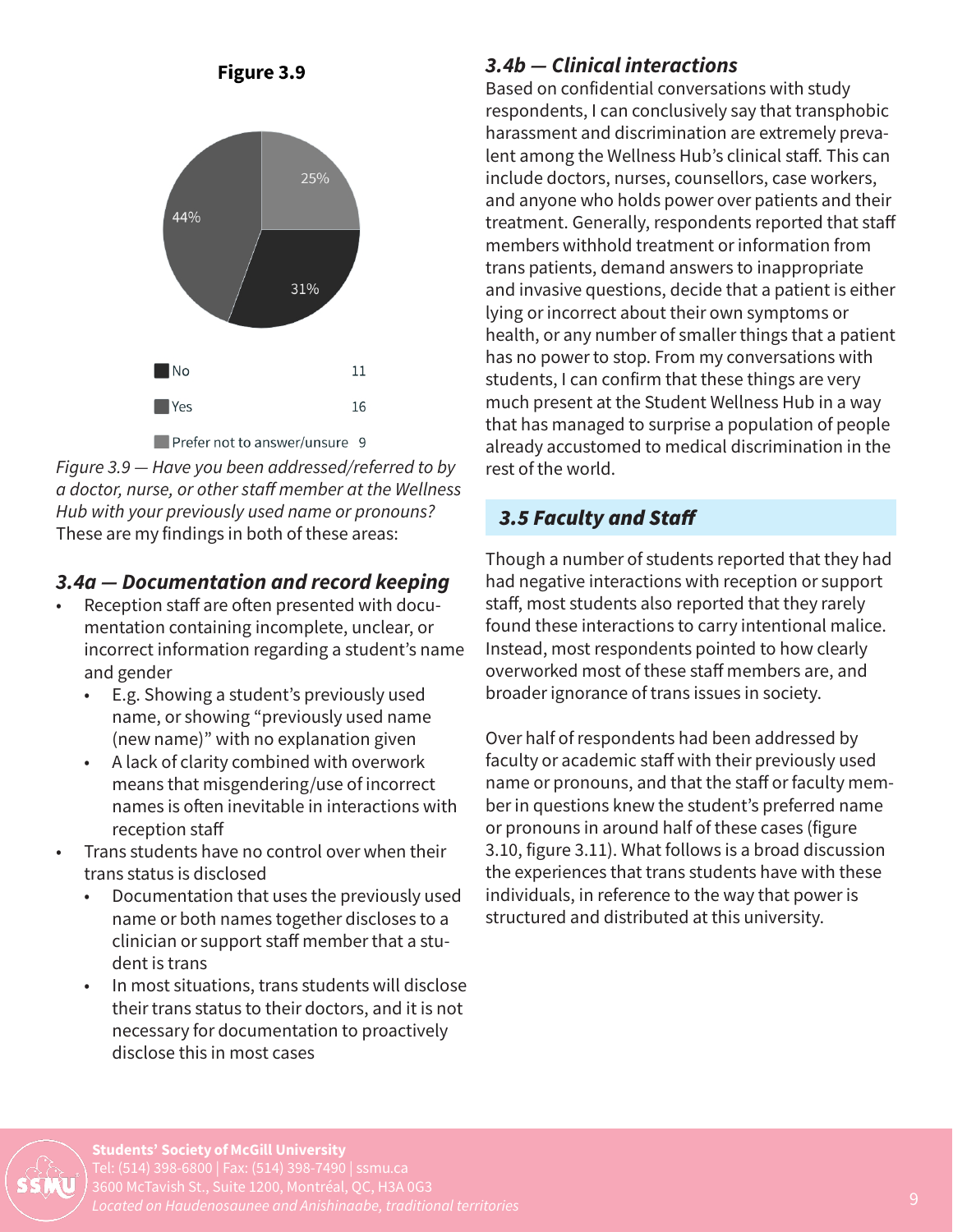

*Figure 3.10 — Have you been referred to or addressed by a member of McGill's faculty or academic support staff (including professors, teaching assistants, advisors, etc.) with your previously used name or* 



Figure 3.11

*Figure 3.11 — If you have, was the faculty or staff member aware (as far as you knew) of your preferred name or pronouns?*

Students' Society of McGill University *Located on Haudenosaunee and Anishinaabe, traditional territories*

Though my research was constrained to the issue of preferred name use, it was difficult to speak about interactions with faculty and staff without speaking about harassment, violence, and discrimination more broadly. Respondents' anecdotal experiences demonstrated that harassment, exploitation, and abuse are rampant at McGill as they often are at higher educational institutions. They further indicated that McGill has shown a consistent unwillingness to act upon credible allegations that a professor has harassed, abused, or otherwise exploited power to harm the students or staff below them.

Power is organized at McGill in such a way that it can easily be wielded against students or employees based on an individual faculty member, professor, or supervisor's prejudices. There is almost no accountability for many of these people, and I saw little confidence in the frameworks of accountability that do exist from respondents. McGill is a hierarchical organization, creating easily exploitable balances of power in every facet of academic life. This problem is significantly worsened by the existence and maintenance of immovable positions of power such as tenure, and creates an environment in which harassment, exploitation, and abuse are all but inevitable. It is unsurprising to then, that these things can go on so openly at a place like McGill.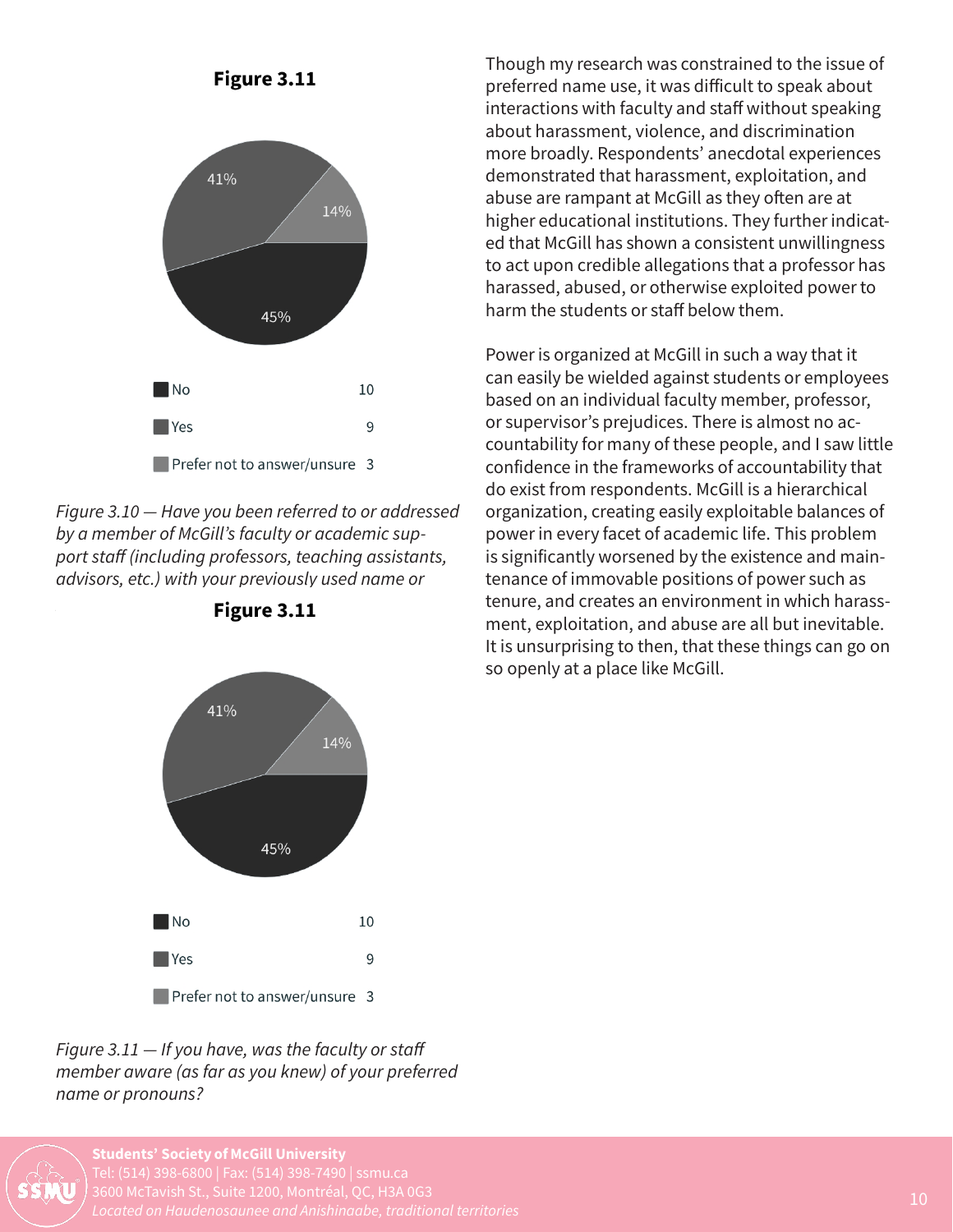### 4. Recommended Action

#### *4.1 General Guidelines for New Documentation*

These guidelines are created with a focus on IT and Student Records, but can and should be implemented across any office or organization that keeps record of students names. I encourage other offices and organizations to work with IT and Student Records in the process of creating improved documentation, and to examine and update the documentation that you currently keep.

- The name that should be seen first on a document with a student's information should be their preferred name or updated legal name
	- On documentation where a student's legal name is required, this should be clearly presented as a secondary detail included for external/legal documentation only
		- This communication can take the form of staff training on updated documentation, or of notes on documentation
		- The specific implementation of this will depend on the circumstances of a given office or type of documentation, but should generally follow the above procedure
	- Expanding pronoun options
		- Selecting pronouns must be optional: not all students should be required to identify themselves with pronouns on documentation or elsewhere
		- They/them should be a standard option on all documentation, as should an option for a student to write in any other pronouns that they wish to use (where they can write in singular/ plural/possessive forms [e.g. she/her/hers])
		- Specifically gendered addresses such as Ms./Mr., Sir/Ma'am, Monsieur/Madame, etc. should be avoided in mass communications
- Accommodations for specific exceptions
	- If a student requests that an aspect of their documentation related to their name or

pronoun be changed, in a manner that new standard options cannot accommodate, this should be carries out as immediately and comprehensively as possible

• E.g. Students requesting that the previously used name be used in certain places to protect their privacy

#### *4.2 IT Services*

- IT must collaborate with Student Records upon the creation of a unified, simple online form that allows students to update the names and pronouns that are displayed across documentation held at McGill, as well as in IT Services
	- This must be applied consistently across myCourses, Minerva, McGill email and associated accounts, and all other specific cases listed in the results
- IT must launch an extensive investigation into existing issues, primarily the failure to update information comprehensively in the current preferred name system, as discussed in the results
	- This project should seek to bring the display of names in all IT Services in line with the general recommendations above
	- Individual cases have been shared with IT Services as permitted by respondents, and should provide a material example of these issues
- IT must significantly improve its response to reports of the display of previously used names or pronouns
	- Addressing these reports should be a top priority for the IT service desk going forward, and it should be made clear to trans students updating their names that they can contact the service desk for this reason
		- These reports should be displayed to service desk team members as particularly urgent, as failure here can compromise students' privacy and safety
	- IT should either designate a staff member to respond to these reports, or have a designat-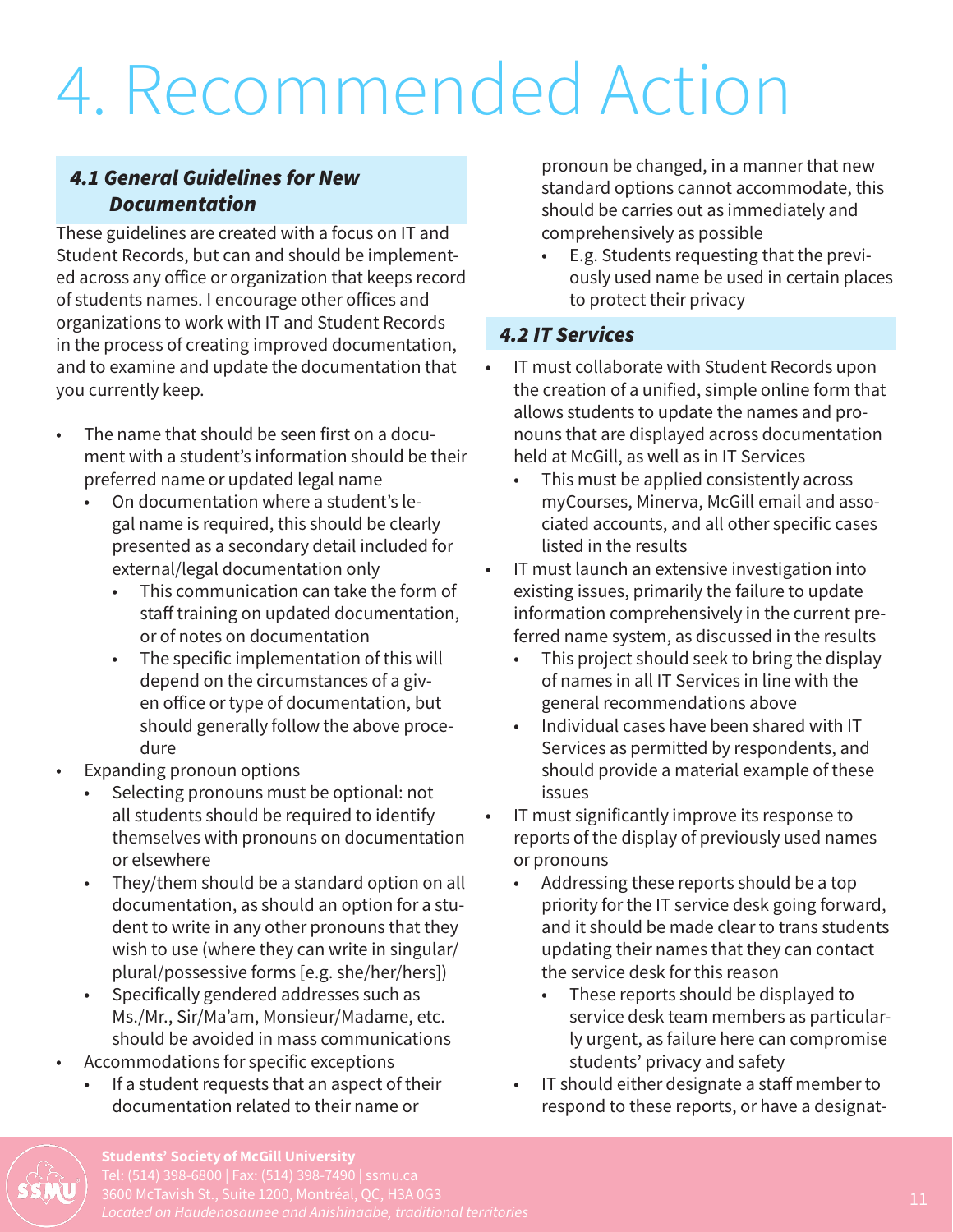ed procedure for resolving these issues

Broadly, IT must collaborate with Student Records on a larger project to update the existing documentation and systems for information keeping at McGill. When a student requests that an updated name or pronouns be displayed, this must result in a comprehensive process of updating information across IT Services, Student Records, and any other relevant offices as extensively as possible. There must then be a process by which students can report instances of the appearance of their previously used name, and a designated team member or standardized process to resolve them.

#### *4.3 Student Records*

- Revising the options available for students to update their names
	- McGill must make a distinction between trans students who wish to use a name other than their legal name, and other students who wish to use a nickname, or an anglicized or altered version of their name. The following procedures should apply:
		- Trans students using a name other than their legal name, modelled on McMaster University's policy<sup>8</sup> which allows trans students to update their name across university documentation without requiring legal documents
			- The previously used name is for most trans people sensitive, private information, and ensuring that documentation is updated should be a top priority of record keepers
			- This should be listed as a specific option on McGill application and registration forms
			- This option must involve a comprehensive update of records and display in all places where there is not an explicit legal requirement for a student's

legal name

- This option must also allow students to receive transcripts, diplomas, and other official documentation in their currently used name
- Students who prefer to use a nickname, or an anglicized or altered version of their name
	- The previously used name is not typically sensitive, private information
	- This should be listed as a specific option on McGill application and registration forms, as distinguished from trans students' names
- Trans students with an updated legal name
	- The same processes should be carried out regarding the updating of information
	- All documentation with a student's previously used name should be replaced with their current name, and previous documentation removed from records unless they cannot be replaced (E.g. documentation that requires signatures from someone who cannot be reached)
- Must accommodate exceptions as widely as possible
	- Students who request that either their preferred or legal name either appear or not appear in a given place on given documentation or IT services should have their requests honoured to the fullest extent that is legally possible, (E.g. requesting that one's preferred name not appear on documentation sent to one's parents)
		- Among respondents, the number who would require exceptions such as these is relatively low, and as such these requests should not be difficult to meet
- Must improve response to reports of issues with display of incorrect names
	- The incorrect display of a trans students'

<sup>8</sup> The McMaster University name change procedure (outlined here: https://registrar.mcmaster.ca/services/name-change/) requires no documentation and offers a simple contact method, offering a full update of documentation without requiring extensive and difficult to attain proof (further outlined here https://www.mcgilldaily.com/2017/11/the-right-to-change-your-name-howmcgill-must-support-trans-students/ )

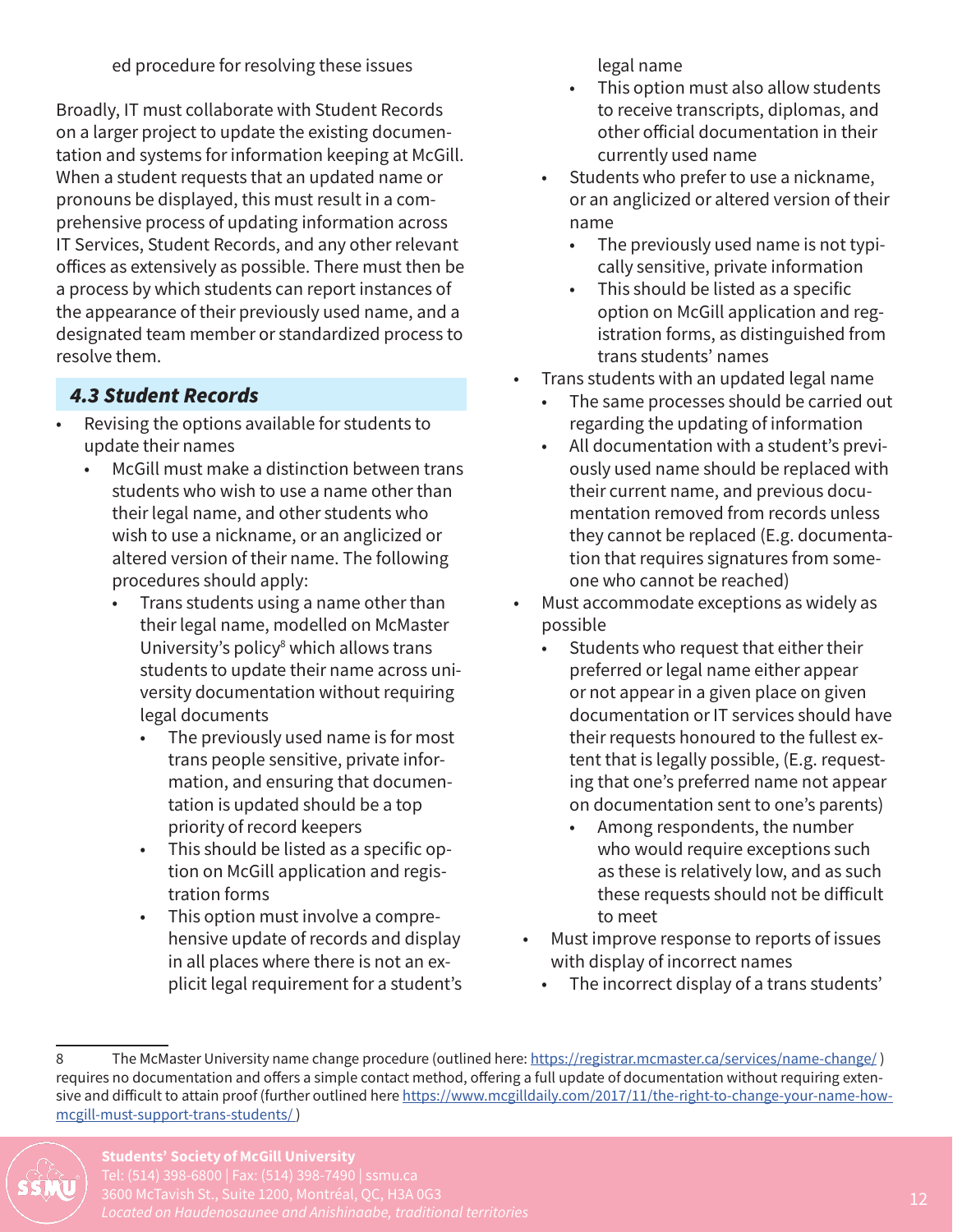names or pronouns can have significant implications for their safety and wellbeing, as discussed in the background

- A report made to Service Point, IT Support, or Student Records regarding preferred name use must prompt an immediate response, and be treated as a high priority and a threat to student safety
- Improved communication on process of adding preferred names and pronouns
	- There must be a simple, straightforward online form that allows students to select the name and pronouns that they wish to appear on their records
	- This must include a comprehensive explanation of the places that their legal name will still appear

I strongly recommend that further research be undertaken on preferred name use for students with non-anglophone names. This was not the specific subject of my research, but I can say confidently that the specific needs of these students regarding a preferred name use system are different from the specific needs of trans students regarding a system to recognize their names. However, I believe that a research project more specifically focused upon this issue would be necessary to conclusively recommend anything, and that such a project must be undertaken so that McGill can ameliorate at least some of the racist discrimination that these students regularly experience.

#### *4.4 Student Wellness Hub*

#### *4.4a — Documentation and Record Keeping*

- New documentation must be created in line with documentation guidelines provided in section 4.1
- There must be a specific examination, in cooperation with IT and Student Records, to examine which documents legitimately require that a student's legal name appear
	- Where legal names are required, it is critical that clinical staff be presented first with a

student's preferred name

- Legal names should be included as secondary information (with an asterisk or otherwise as appropriate for the situation
- A staff member who looks quickly at this documentation should see the student's preferred name, as this is highly relevant in student-staff interactions
- Specific processes must be established and outlined to staff for updating a trans student's name
- Ideally, we would like to hear from the Wellness Hub's administrators for more detailed information about their documentation and record keeping

#### *4.4b — Broader issues at the Wellness Hub*

While I see a change in record keeping and better training of staff as an immediate solution, I want to bring up several other issues at the Wellness Hub. While many of the failures detailed in this report are caused by flawed bureaucratic systems, many of the practices of clinical staff at the Student Wellness Hub exhibit shocking bigotry. Bee Khaleeli expresses this much more eloquently than I can in their McGill Daily article which details a "labyrinthine mess of psychiatric malpractice" that includes constant misgendering, withheld diagnosis, and clinician's notes that clearly demonstrate a case of bigotry leading to the provision of negligent and actively harmful treatment.9 It is highly reflective of many of my own experiences at the Wellness Hub, and the experiences of many of those I have spoken to in my research.

I applaud the Wellness Hub for hiring clinicians with specializations in trans health, but this is insufficient. One doctor cannot serve the range of an entire community's medical needs, and without changes to the structures that harm trans students at the Wellness Hub, this offers little help to those already struggling to receive adequate care. I urge the Hub's leadership to continue and significantly expand your work with groups and individuals advocating for equity and justice at McGill.

<sup>9</sup> Khaleeli, Bee. "'My Brain Is Trying to Kill Me.'" The McGill Daily (blog), October 15, 2018. https://www.mcgilldaily. com/2018/10/my-brain-is-trying-to-kill-me/.

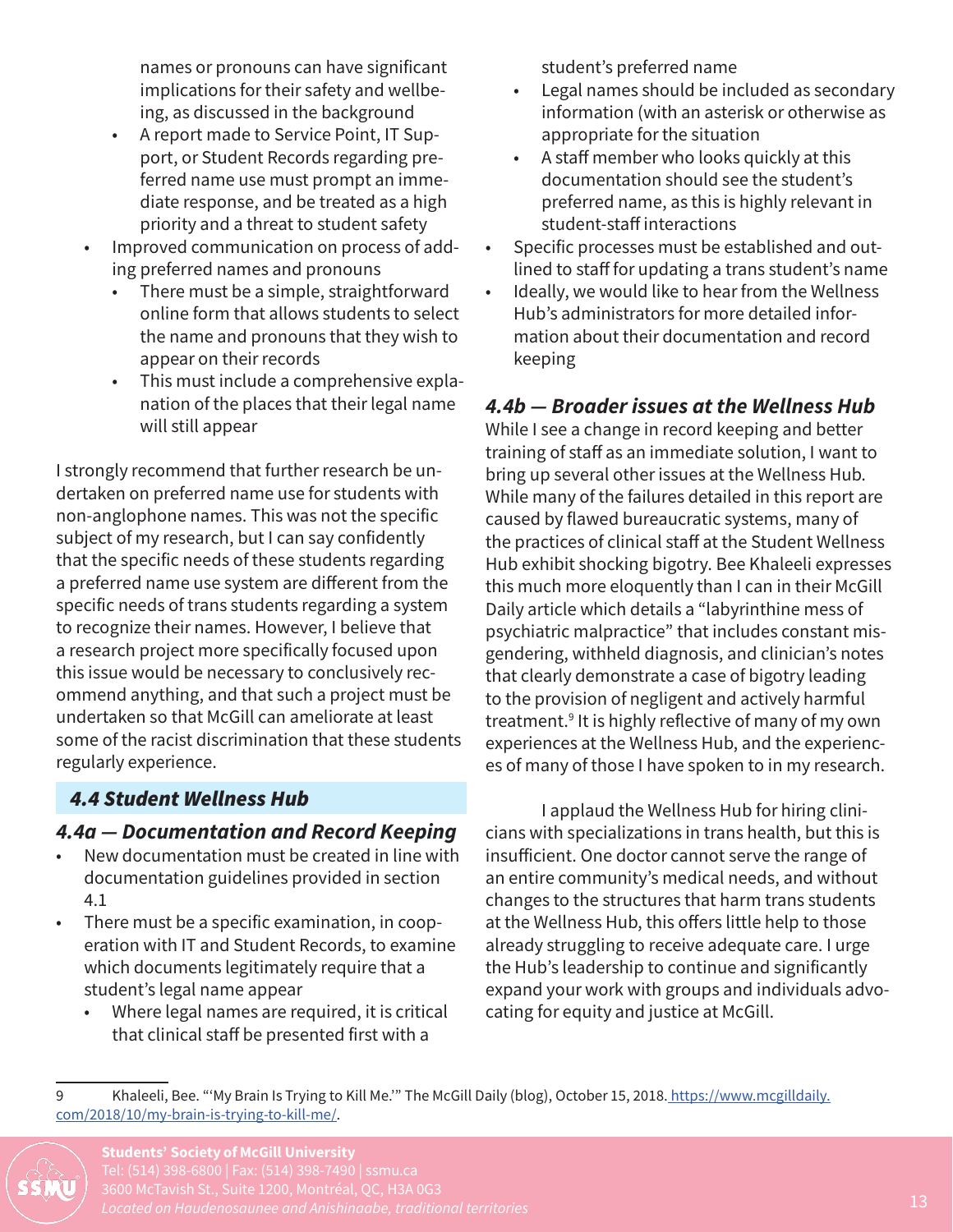This problem is hardly unique to McGill, and trans people regularly face discrimination and mistreatment from doctors and nurses in a wide range of situations. Emilia Lombardi, Associate Professor of Public Health at Baldwin Wallace University, describes how trans people's "appearances, legal identities, or even just the knowledge that a given person is trans may limit access to the provision of quality care in health care facilities."10 There are countless individual cases that demonstrate the regularity of this experience, many of which revolve around the failure to use a patient's currently used name. <sup>11</sup>That being said, many instances reported to me in confidence demonstrated gross bigotry and malpractice from numerous clinicians at McGill who continue to treat students. This mistreatment can cause very serious harm, whether it be emotional and psychological damage or the immediate physical harm of doctors attributing abnormal physical symptoms to some element of transness (hormones, lifestyle, etc.). This is particularly relevant as, for most international or out-of-province students, the Wellness Hub is the only source of day to day medical treatment.

I would also like to refer here to the recent article on the long history of anti-Black racism at McGill written by Dr. Rachel Zellars, lawyer and Assistant Professor at St. Mary's University, who completed her PhD at McGill.<sup>12</sup> Dr. Zellars points to many examples of McGill's deeply rooted racism and specific anti-Blackness, such as the \$14 million overhaul of the Student Wellness Hub that nonetheless "evidenced no commitment to attend to the unique needs of Black, Indigenous, and racialized students." She cites many specific instances, such as the story of a student whose experience with McGill's "ineffectual counselling centre" "compounded her trauma, providing both a tipping point and clarity" on her decision to

complete her degree elsewhere, as well as a case in which "an employee tasked with the well-being of students who require disability accommodations responded to the mental health crisis of a racialized student on campus by calling campus security and then contacting the police."

This is structural violence that McGill enacts on its own students, and it should be clear to all of us that any effort made to challenge this university's transphobia must exist in solidarity and collaboration with the struggle against this university's white supremacy. These struggles are critically connected, and it is crucial to understand that preferred name use is a very small part of the larger structures of exclusion and violence at this university. I implore the Wellness Hub to use this opportunity to address the many different ways that it has failed and directly harmed McGill's marginalized students. I also implore SSMU or any other body with sufficient funding to further carry out research and advocacy projects to addressing these issues specifically.

#### *4.5 Faculty and Staff*

#### *4.5a — Workers/Support Staff*

Due to the nature of their positions as representatives of many larger systems at McGill, reception and support staff members often become the points of contact where we experience McGill's failure to correctly recognize our names. Staff members are regularly presented with unclear or incorrect documentation that, combined with their jobs often requiring them to rush while processing and interpreting large amounts of information in a short period of time, inevitably causes instances such as those described in the results. This often occurs regardless of an individual staff member's intentions or beliefs.

<sup>12</sup> Zellars, Rachel. "Canada's Racist Ivy League: The Virulence of McGill's Anti-Black Problem." Ricochet, October 19, 2020. https://ricochet.media/en/3330.



<sup>10</sup> Lombardi, Emilia. "Public Health and Trans-People: Barriers to Care and Strategies to Improve Treatment." In The Health of Sexual Minorities: Public Health Perspectives on Lesbian, Gay, Bisexual and Transgender Populations, edited by Ilan H. Meyer and Mary E. Northridge, 638-52. Boston, MA: Springer US, 2007. https://doi.org/10.1007/978-0-387-31334-4\_26. p. 639

<sup>11</sup> Bever, Lindsey. "Transgender Boy's Mom Sues Hospital, Saying He 'Went into Spiral' after Staff Called Him a Girl." Washington Post, October 3, 2016. https://www.washingtonpost.com/news/to-your-health/wp/2016/10/03/mother-sues-hospital-fordiscrimination-after-staff-kept-calling-her-transgender-son-a-girl/.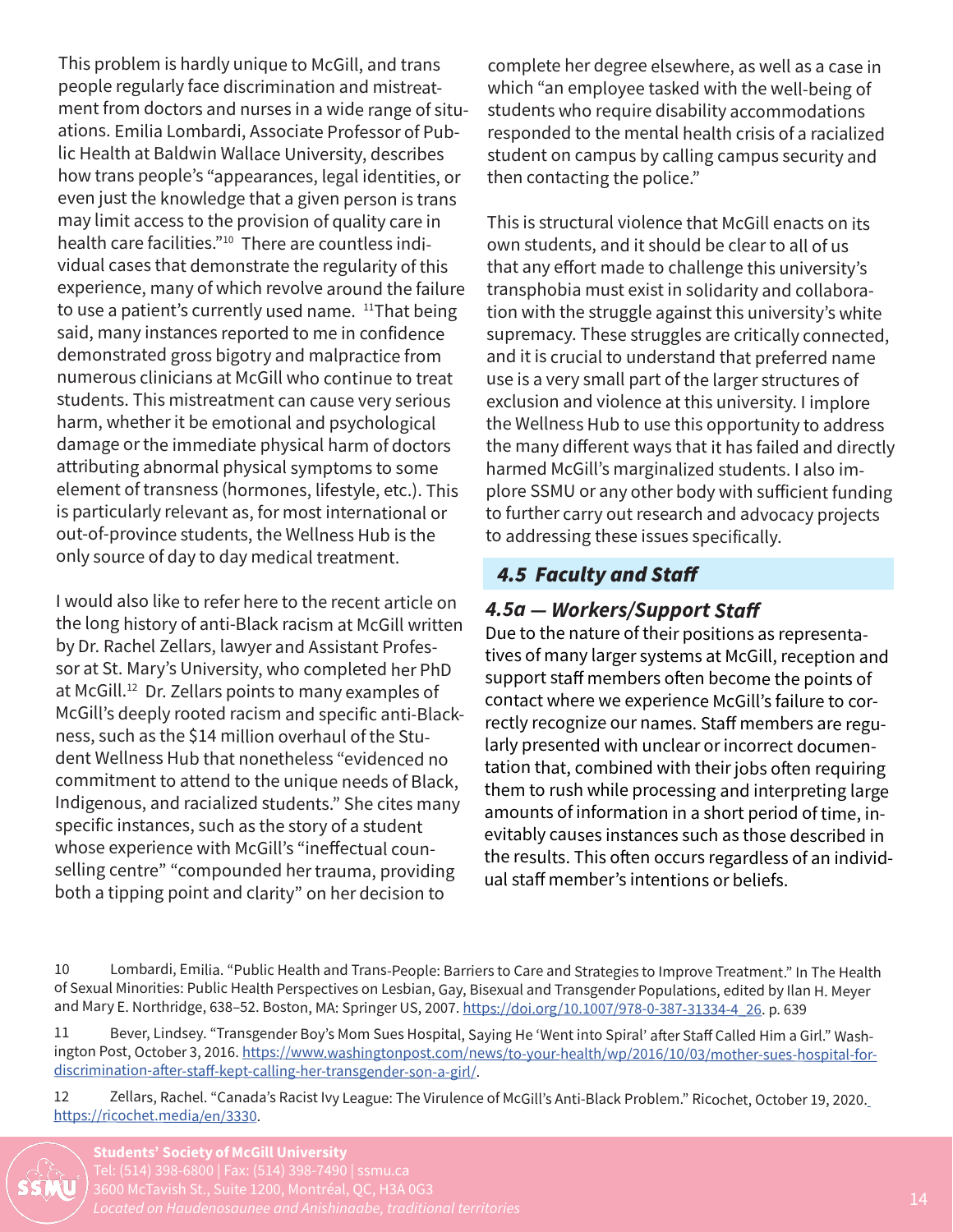I do not wish to downplay the significance of these interactions, and I wish to be clear that transphobic harassment and discrimination are a serious problem at McGill. Instances where a staff members harms or endangers students, particularly based on their marginalized identity, should always be unacceptable.

That being said, while a given staff member may hold transphobic personal beliefs (which some of course will given the size of McGill's staff), this is not something that the university meaningfully can or necessarily should seek to root out and change. Transphobia is ubiquitous in our society, and I feel that an attempt by the university to change the individual beliefs of its underpaid and overworked employees would not be productive. Some minds may be changed in the course of staff education, but ultimately McGill should not place the responsibility upon its workers to overcome the failures of its systems.

Reception and support staff should be provided with correct, current documentation on students' names and pronouns, and a clear explanation (either on a given document or taught through training, as described in section 4.1) as to which name they should use in conversation or in legal documents. I also call upon the McGill administration to hear and meet the demands of current and future campus unionization efforts, and to treat its workers with the bare minimum decency of a living wage and reasonable working conditions.

#### *4.5b —Faculty, Academic Staff and Administrators*

This report has primarily looked at systems of record-keeping, unintentional errors, and a lack of simple accommodation for students' names and pronouns. I believe that these are areas where clear solutions exist, solutions which are possible to

implement within the current structures of power at McGill. I do not believe that these kinds of solutions presently exist on the matter of high ranking faculty and staff. As it stands, there is essentially no framework that can meaningfully protect a student or staff member who brings forward allegations of harassment, abuse, or violence, from facing retribution from members of their departments, supervisors, professors, or anyone else who holds power over them. Rewriting the rules that exist regarding staff conduct in an attempt to reduce intentional misgendering would, I believe, accomplish little without a much larger change.

Institutions such as McGill have done little to demonstrate that they are capable of holding or maintaining a productive understanding of trans politics, or capable of applying rules of that nature to its own faculty. It is clear that across academia, reactionary and bigoted speech, ideas, and actions are consistently protected by university administrations and tenured faculty. In the wake of the backlash to a University of Ottawa professor's use of a racial slur, Provost and Vice Principal Christopher Manfredi emphasized to the McGill community in an email on December 15th, 2020, that "no single idea, argument, word, or work is 'prohibited' at McGill."13 While the use of racist language inspires this kind of defence, clear assaults on the freedom to even discuss certain issues are met with silence. $14$  It is naive to imagine, either hopefully or fearfully, that these structures will ever actually serve the interests of marginalized students and workers. The purpose of an institution like McGill is, ultimately, to generate and maintain wealth: for its senior administrators, for a select group of tenured professors, for individual donors who can launder their wealth and reputations, and for corporate donors who desire a larger pool of skilled labour so that they can pay these workers less. Those who hold ideas that challenge power are dismissed without thought, while professors who

<sup>14</sup> Deif, Farida. "A Human Rights Controversy at the University of Toronto." Human Rights Watch, September 29, 2020. https://www.hrw.org/news/2020/09/29/human-rights-controversy-university-toronto.



<sup>13</sup> Manfredi, Christopher. Letter to All McGill Students and Staff. "Academic Freedom / Liberté Académique," December 15, 2020.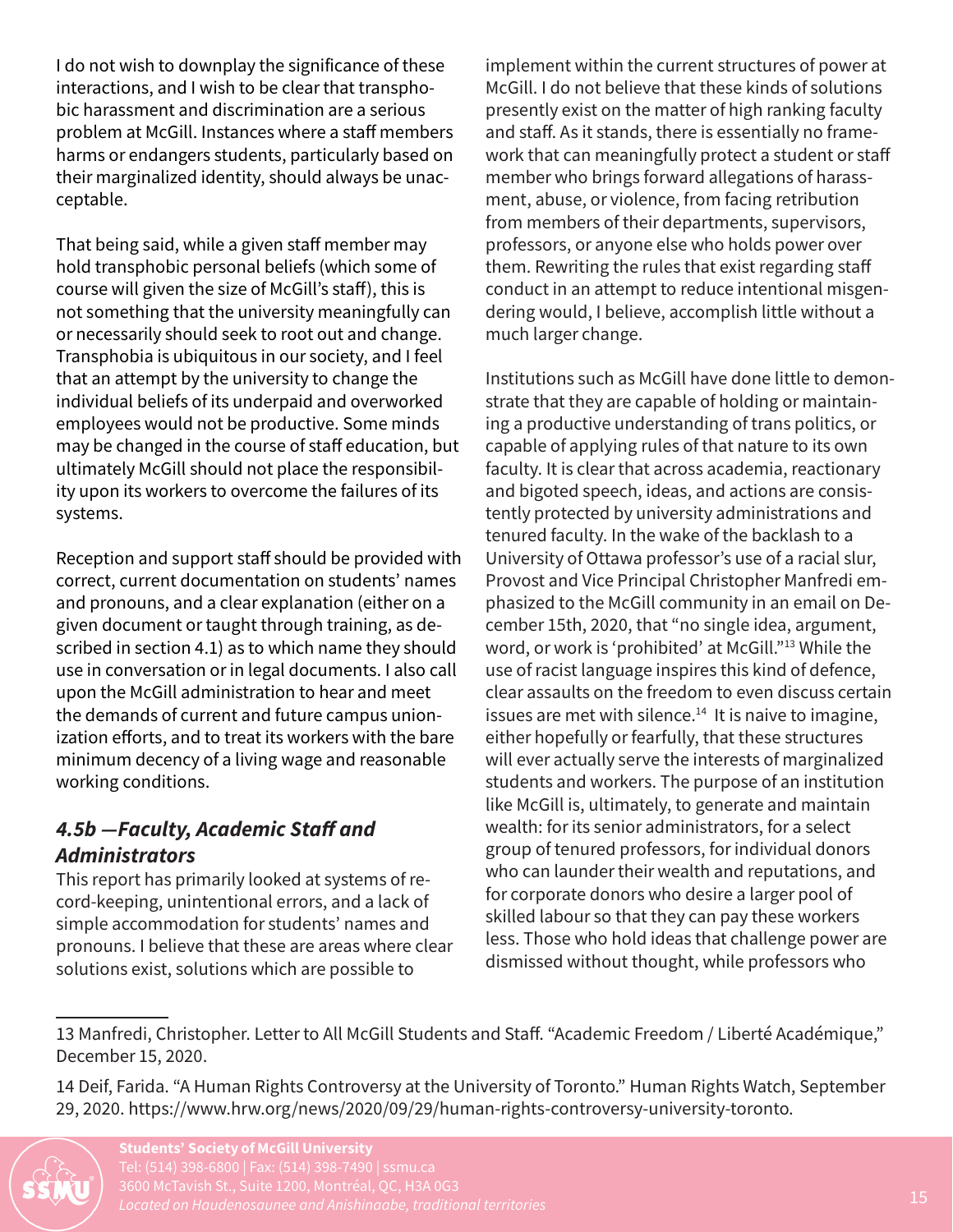engage in harassment or abuse are sheltered from consequences.

Trans people are misgendered and deadnamed constantly, often daily, and no one is under any illusion that this can be ended wholesale. What we can do, rather, is build power that we can use to protect ourselves when this is used against us in cases of harassment and abuse. I see campus organizations and unions as important steps in building this kind of power, but I cannot make a definitive conclusion on what should be done outside of what I've outlined. A simple policy can not change this, but a meaningful framework of accountability for faculty and academic staff who harass or abuse their students can make a significant difference in the safety and wellbeing of marginalized people at McGill.



Students' Society of McGill University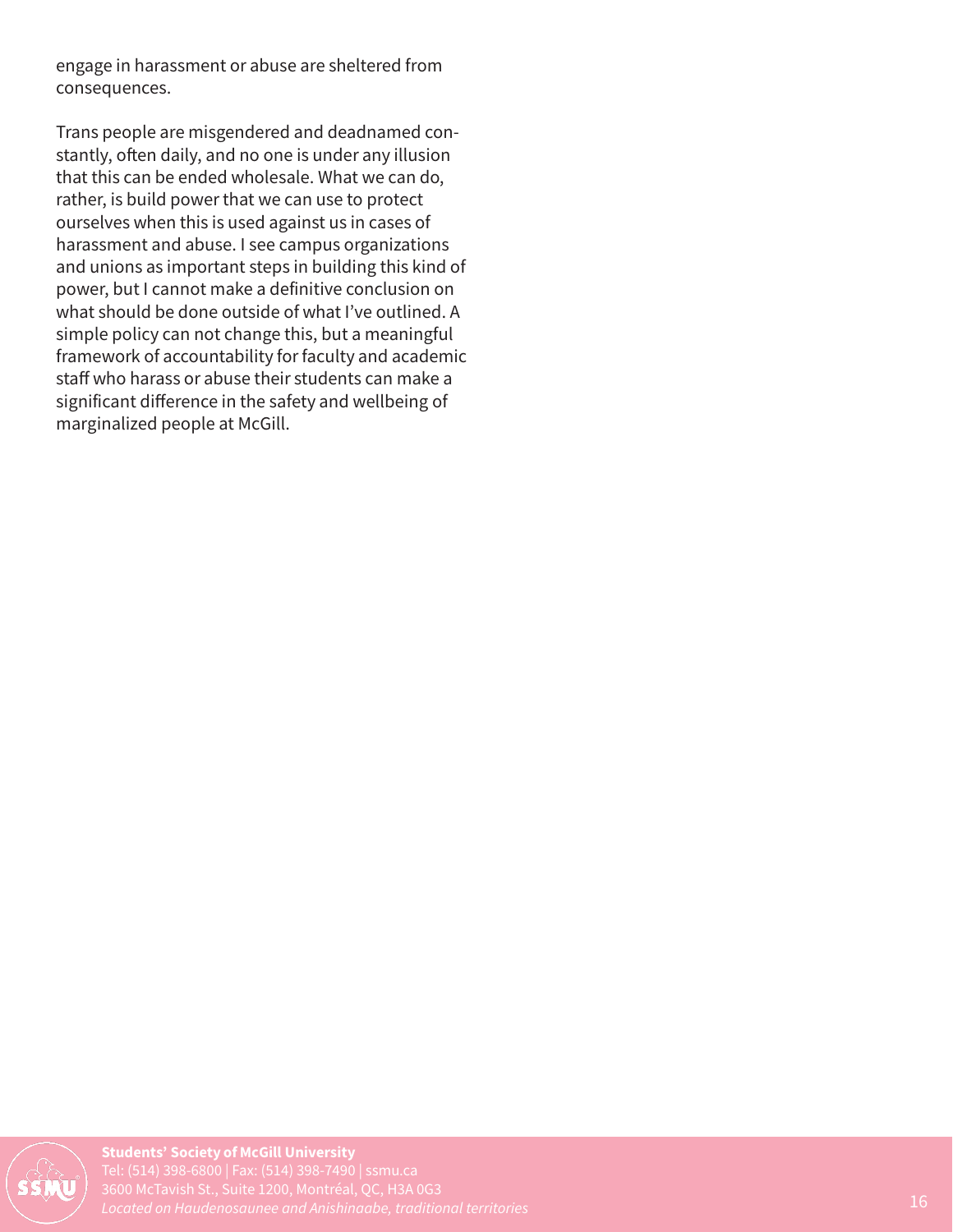### 5. Moving Forward

In hearing from a wide range of trans students at McGill during my research, many things came up that fell outside the scope of this project, and that I do not feel comfortable including here. Transphobia is near-ubiquitous in our society and institutions, but from my experience working on this project, I can confirm that what McGill creates is a uniquely hostile environment for trans people. What this report addresses is a very small part of what trans people face at McGill and in general. The recognition of our names and pronouns is a truly basic sign of respect, and one that we regularly do not receive. When taken as a small part of the larger structures of violence and discrimination that trans people are subjected to every day, the recognition of our names is a small part of what we need. At the same time, this issue is intimately connected to the mechanisms of violence and exclusion at an institution like McGill. It is difficult to imagine that any deeper change is possible when such a basic issue remains unresolved. Even if this will not fundamentally change this university, I believe that the changes outlined in this report are necessary steps to reduce the harm that is done every day to McGill's trans students.

In the course of this project, I came across many issues that I believe warrant further research and action. As mentioned in earlier sections on documentation, I believe that harassment and abuse require much more attention. Removing the ability of professors to attain knowledge of a student's trans status or previously used name takes away one lever of power but leaves many others. There must be a meaningful framework of support for those who come forward with these types of allegations, and there must be a body that can investigate these things legitimately without being beholden to the power they are meant to challenge. I also believe that it would be useful to consult, in the process of redesigning the way that names are kept at McGill, with other students using names other than their legal names, such as students with non-anglophone names opting to use another name and likely many others whose needs I cannot personally speak to. I recommend that SSMU University Affairs or a similar body undertake a research project on the needs, specifically of BIPOC students with non-anglophone names, regarding a preferred name system, and the specific challenges these students face in this regard while navigating these systems within a white supremacist environment.

I also implore anyone undertaking further research on the issues facing trans people at McGill to approach this issue with extreme care for the privacy of information. If not handled properly, the information that is collected in this kind of a study can easily be weaponized for punitive action or retribution against trans people. Allowing McGill to access anything resembling a list of trans students, or sharing private information disclosed in confidence will actively put trans people in danger and make irrelevant whatever research was being conducted.

If this report is received positively and some action is taken (which I am fairly optimistic will happen), there will likely be changes presented to us that do not fulfil what we actually need. Several efforts like this have been carried out in the past, and while valuable gains have been made, most of the central problems remain unresolved. I do not believe that this is the fault of previous researchers or of the community. I believe that this is the result both of institutional inertia and the difficulty of continuing this type of work beyond an individual's capacity or time at McGill. I am happy to consult with anyone going forward whom I can help, but I cannot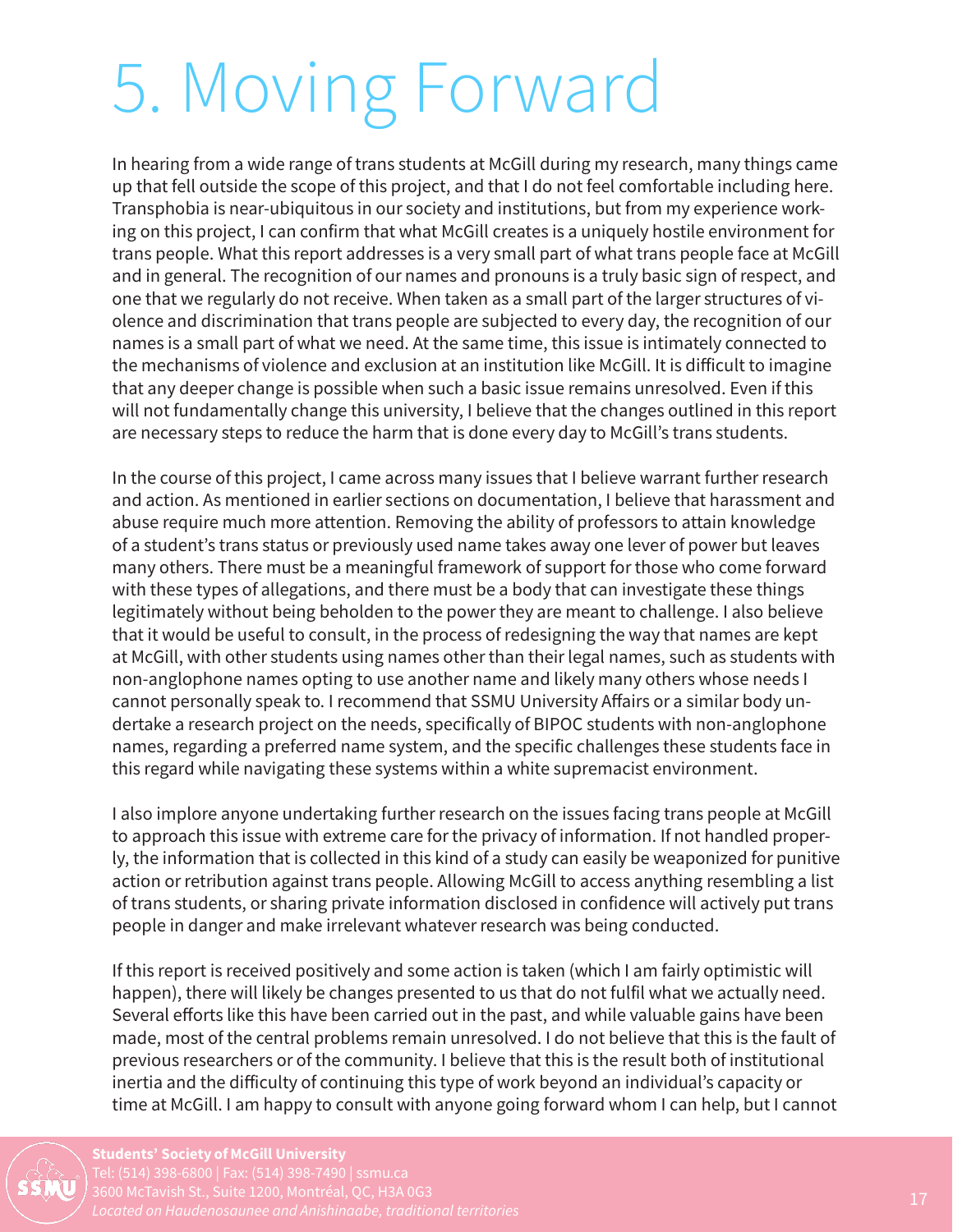(and should not) work on this forever. I want to urge SSMU University Affairs, Queer McGill, the UGE, and other campus organizations to revisit all of these issues once (or if) changes have been presented, and to hold the offices implementing them accountable for following through.

My hope is that we can see, from this, some actual improvement in the quality of our lives, and gain something we can build upon to pursue the deeper changes that we need and deserve. There is no reason why we should have to put up with the way we are treated. Something I've taken largely for granted in this report, and which I want to make very clear, is that the things I am speaking about are painful. Being trans in an environment like this can be hard, and it can feel lonely, and it can be difficult to imagine that things will ever really change. We deserve safety, autonomy, and the basic dignity of recognition. We deserve better, and if we are not given better, we will have to take it.

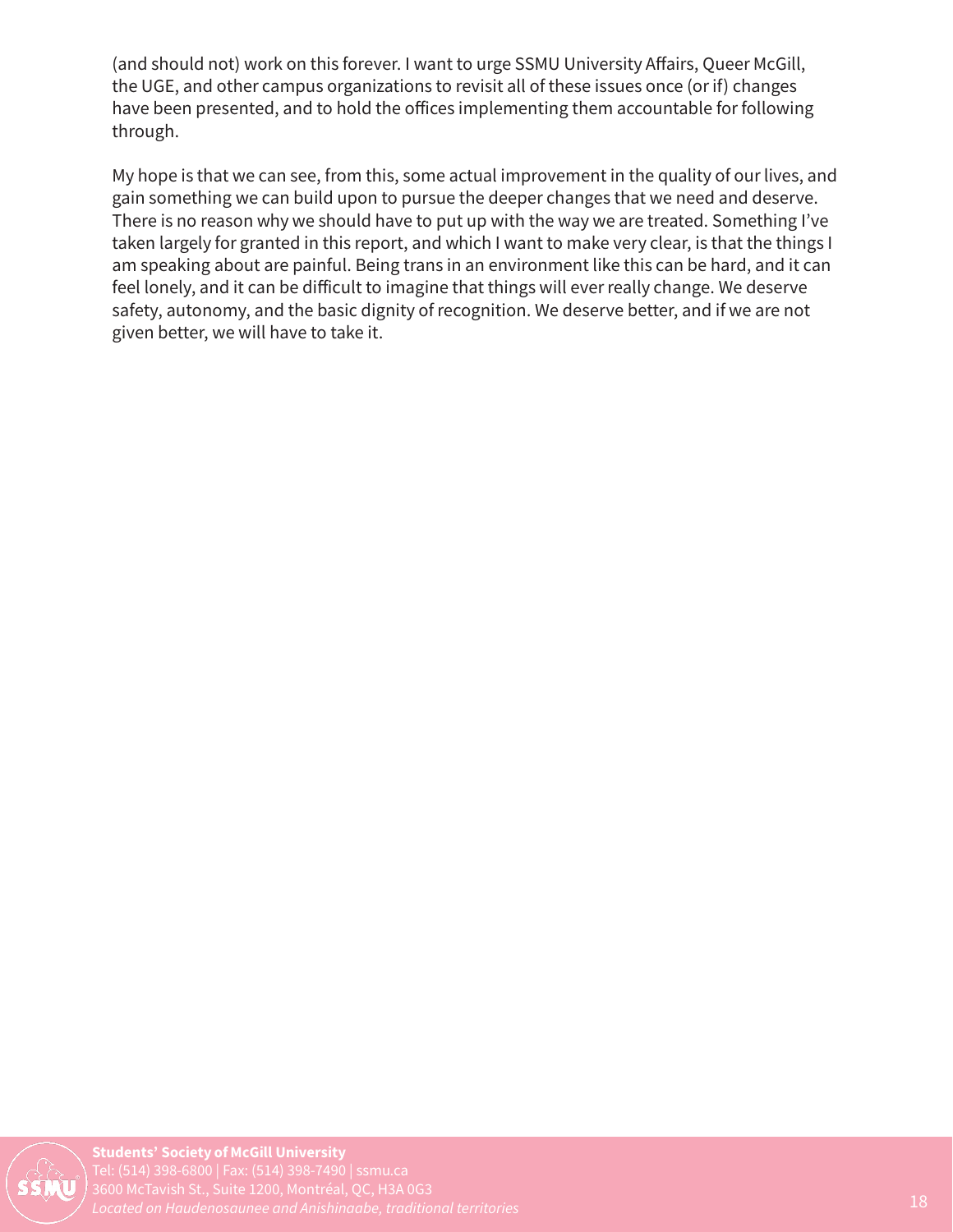# Bibliography

- Bever, Lindsey. "Transgender Boy's Mom Sues Hospital, Saying He 'Went into Spiral' after Staff Called Him a Girl." Washington Post, October 3, 2016. https://www.washingtonpost.com/ news/to-your-health/wp/2016/10/03/mother-sues-hospital-for-discrimination-after-staffkept-calling-her-transgender-son-a-girl/.
- Board, Editorial. "Discriminatory Professors Do Not Belong on Campus." The McGill Daily (blog), February 1, 2021. https://www.mcgilldaily.com/2021/02/discriminatory-professors-do-not-belong-on-campus/.
- Canadian Centre for Gender and Sexual Diversity, M. R. Woodford, S. Coulombe, and N. Schwabe. "LGBTQ2 Health Policy: Addressing the Needs of LGBTQ2 Post-Secondary Students." Submitted to The House of Commons Standing Committeee on Health, Government of Canada, May 2, 2019.
- Coordinating. "The Right to Change Your Name: How McGill Must Support Trans Students." The McGill Daily, November 12, 2017. https://www.mcgilldaily.com/2017/11/the-right-tochange-your-name-how-mcgill-must-support-trans-students/.
- Coordinating. "Inclusivity and Academic Freedom Are Not At Odds." The McGill Daily, November 9, 2020. https://www.mcgilldaily.com/2020/11/inclusivity-and-academic-freedom-are-not-at-odds/.
- Deif, Farida. "A Human Rights Controversy at the University of Toronto." Human Rights Watch, September 29, 2020. https://www.hrw.org/news/2020/09/29/human-rights-controversy-university-toronto.
- Khaleeli, Bee. "'My Brain Is Trying to Kill Me.'" The McGill Daily (blog), October 15, 2018. https://www.mcgilldaily.com/2018/10/my-brain-is-trying-to-kill-me/.
- Krieger, Nancy. "Measures of Racism, Sexism, Heterosexism, and Gender Binarism for Health Equity Research: From Structural Injustice to Embodied Harm—An Ecosocial Analysis." Annual Review of Public Health 41, no. 1 (2020): 37–62. https://doi.org/10.1146/annurev-publhealth-040119-094017.
- Lombardi, Emilia. "Public Health and Trans-People: Barriers to Care and Strategies to Improve Treatment." In The Health of Sexual Minorities: Public Health Perspectives on Lesbian, Gay, Bisexual and Transgender Populations, edited by Ilan H. Meyer and Mary E. Northridge, 638–52. Boston, MA: Springer US, 2007. https://doi.org/10.1007/978-0-387-31334-4\_26.
- Manfredi, Christopher. Letter to All McGill Students and Staff. "Academic Freedom / Liberté Académique," December 15, 2020.
- Mignacca, Franca G. "McGill Professor, Students Call on University to Examine School's Links to Slavery." CBC News, July 27, 2020. https://www.cbc.ca/news/canada/montreal/charmaine-nelson-releases-mcgill-report-with-students-1.5664239.
- "Minutes of the Meeting of November 18, 2020." McGill University Senate, November 18, 2020. https://www.mcgill.ca/senate/files/senate/final\_senate\_minutes\_nov.\_18\_2020.pdf.
- "Name Change Office of the Registrar | McMaster University." Accessed January 10, 2021. https://registrar.mcmaster.ca/services/name-change/.
- Pollitt, Amanda M., Salvatore Ioverno, Stephen T. Russell, Gu Li, and Arnold H. Grossman. "Predictors and Mental Health Benefits of Chosen Name Use Among Transgender Youth." Youth & Society, June 16, 2019, 0044118X19855898. https://doi.org/10.1177/0044118X19855898. Russell, Stephen T., Amanda M. Pollitt, Gu Li, and Arnold H. Grossman. "Chosen Name Use Is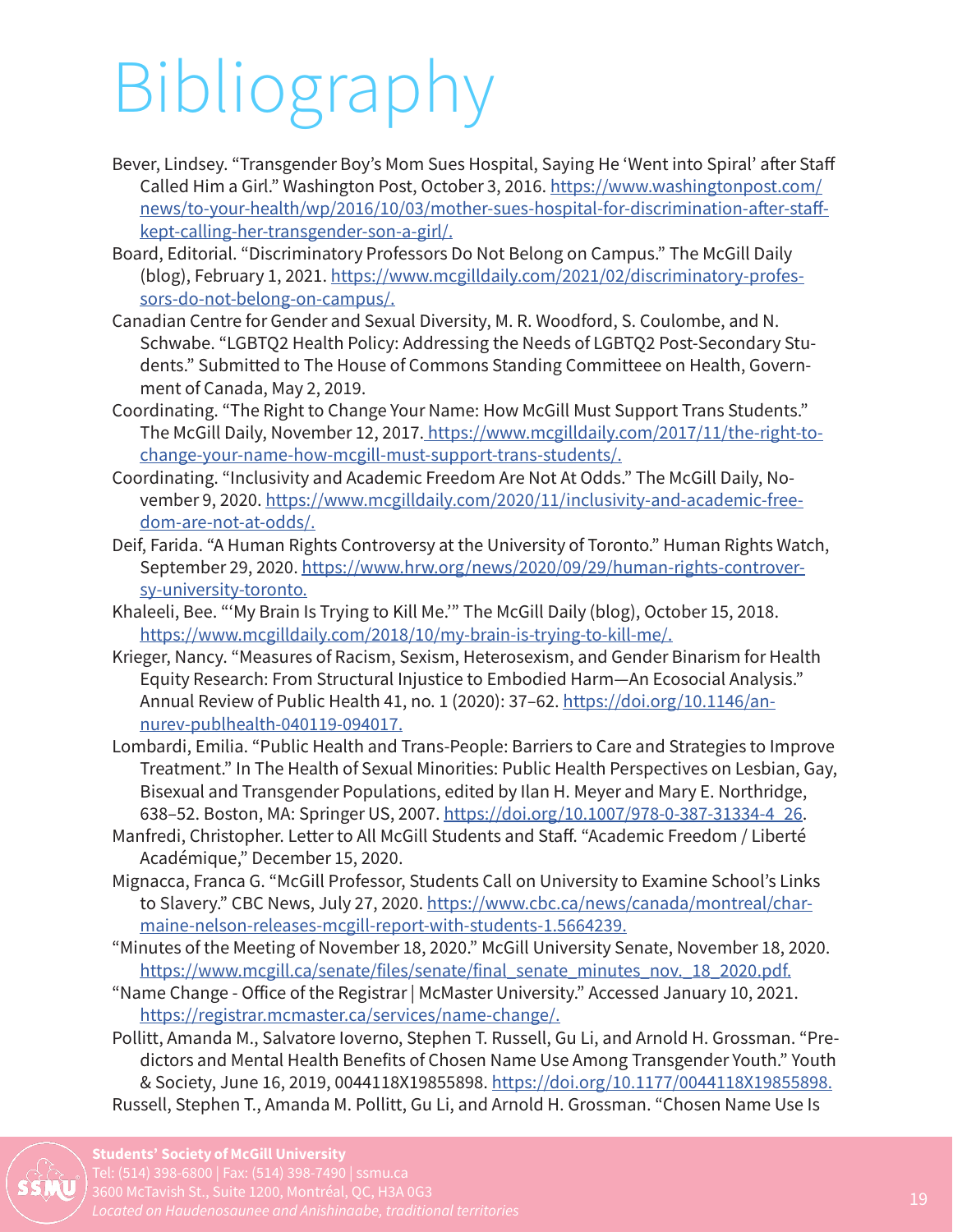Linked to Reduced Depressive Symptoms, Suicidal Ideation, and Suicidal Behavior Among Transgender Youth." Journal of Adolescent Health 63, no. 4 (October 1, 2018): 503–5. https://doi.org/10.1016/j.jadohealth.2018.02.003.

- Waterloo Undergraduate Student Association. "Trans Resources," January 8, 2018. https:// uwaterloo.ca/waterloo-undergraduate-student-association/services/glow-centre-sexual-and-gender-diversity/trans-resources.
- Vance, Stanley R., Jr. "The Importance of Getting the Name Right for Transgender and Other Gender Expansive Youth." Journal of Adolescent Health 63, no. 4 (October 1, 2018): 379–80. https://doi.org/10.1016/j.jadohealth.2018.07.022.
- Veale, Jaimie F., Ryan J. Watson, Tracey Peter, and Elizabeth M. Saewyc. "Mental Health Disparities Among Canadian Transgender Youth." Journal of Adolescent Health 60, no. 1 (January 1, 2017): 44–49. https://doi.org/10.1016/j.jadohealth.2016.09.014.
- Zellars, Rachel. "Canada's Racist Ivy League: The Virulence of McGill's Anti-Black Problem." Ricochet, October 19, 2020. https://ricochet.media/en/3330.